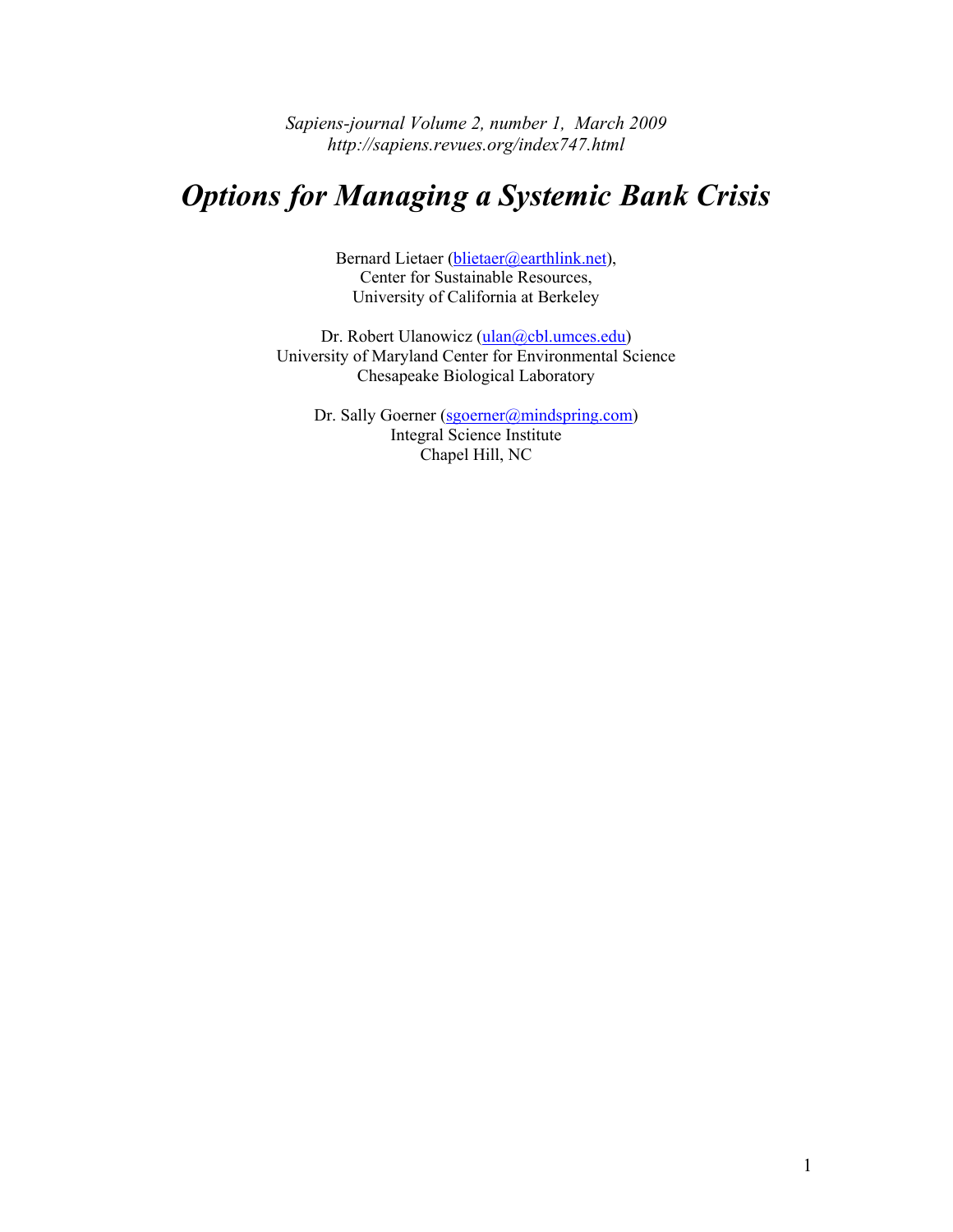### *Executive Summary*

The on-going financial crisis results not from a cyclical or managerial failure, but from a structural one: more than 96 other major banking crises occurred over the past 20 years, and these crashes have happened under very different regulatory systems and at different stages of economic development. So far, conventional solutions are being applied—nationalization of the problem assets (as in the original Paulson bailout) or nationalization of the banks (as in Europe). These solutions only deal with the symptoms and not the systemic cause of today's banking crisis. Similarly, the financial re-regulation that will be on everybody's political agenda will, at best, reduce the frequency of such crises, but not avoid their re-occurrence. Better solutions are urgently needed because the last breakdown of this magnitude, the Great Depression of the 1930s, ended up in a wave of fascism and World War II.

In this paper, we describe a recent conceptual breakthrough—based on the functioning of balanced ecosystems— that shows that *all* complex systems, including our monetary and financial ones, become structurally unstable whenever efficiency is overemphasized at the expense of diversity, interconnectivity and the crucial resilience they provide. The point is not that ecosystems are a useful metaphor for economies. Rather, both economies and ecosystems follow deeper laws that apply to all complex flow systems, including economies and ecosystems. The surprising insight from such a systemic perspective is that sustainable vitality in the financial

realm involves diversifying the *types* of currencies and institutions, by introducing new ones that are designed specifically to increase the availability of money in its prime function as a medium of exchange, rather than for savings or speculation. Additionally, these currencies are expressly designed to link unused resources with unmet needs within a community, region or country. These currencies are know as *complementary* because they do not replace the conventional national money, but rather, operate in parallel with it.

We submit that such a systemic understanding is available, and that a technical solution can now readily be implemented that would ensure that the devastating effects of banking and/or monetary crashes become a phenomenon of the past. The most effective way for governments to support such a strategy of a more diverse and sustainable monetary ecology would be to accept a welldesigned, robust complementary currency in partial payment of taxes during a period when banks are not in a position to fully finance the real economy. The choice of such a complementary currency is both a technical issue (robustness and resilience against fraud) and a political one (what type of activities are desirable to support). A good candidate for consideration would be a professionally run business-to-business (B2B) complementary currency based on the model of the WIR system. This currency has been successfully operational for 75 years in Switzerland, now involving a quarter of all the businesses in that country. Peer-reviewed econometric analysis has proven that the WIR acts as a significant counter-cyclical stabilizing factor that explains the proverbial long-standing stability of the Swiss economy.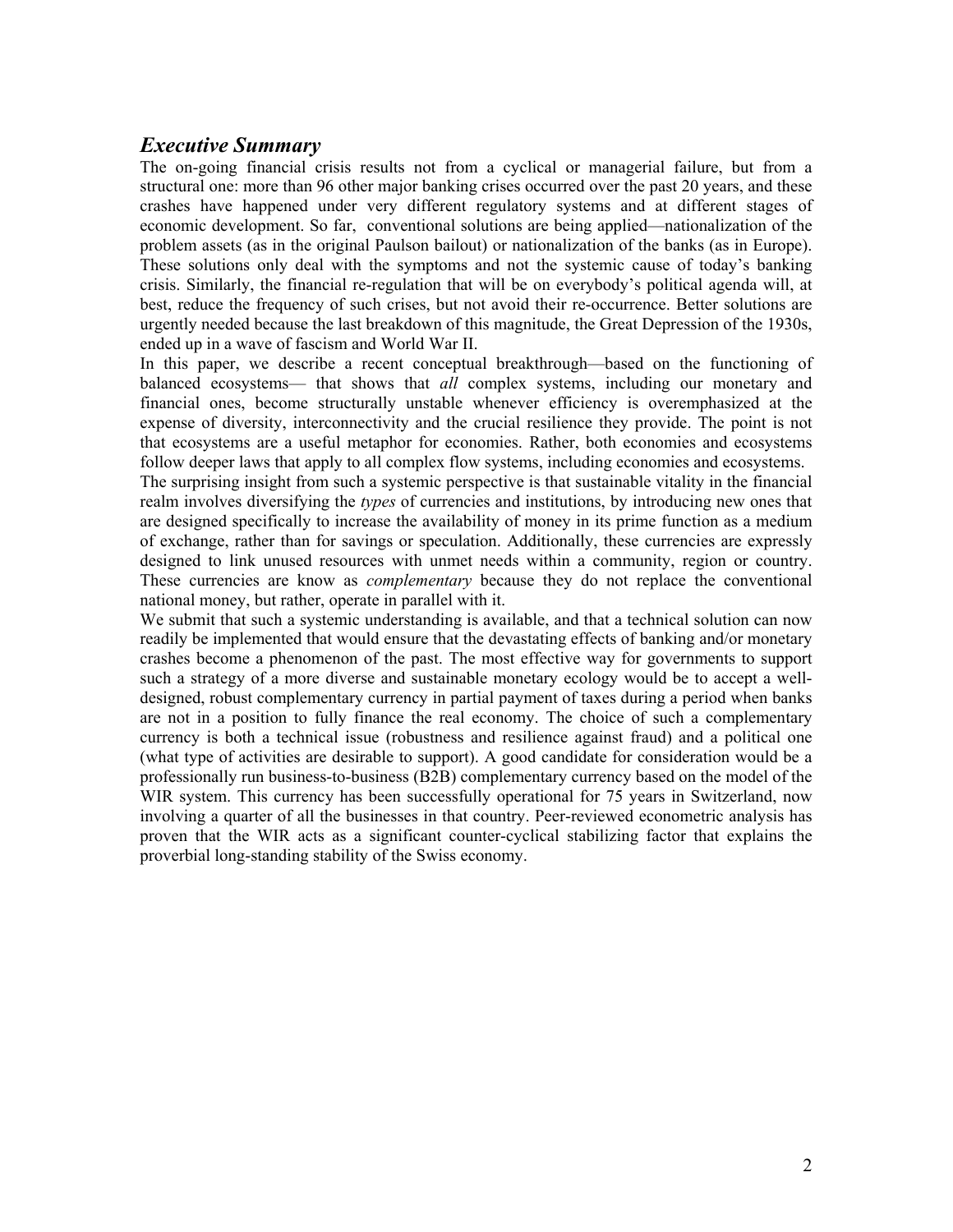*"Money is like an iron ring we put through our nose. It is now leading us wherever* it *wants. We just forgot that we are the ones who designed it."*  Mark Kinney

# **1 The Crisis of 2008-2009**

A major global financial crisis is upon us. Indeed, the infamous "subprime crisis," which first hit the American banking system in August 2007, has been spreading internationally. It reached a new level of global banking systemic contagion in the fall of 2008. The subprime issue turns out to be only the tip of the iceberg, however, as the same lax practices that were applied to mortgages were also prevailing for car loans or student loans, and credit card debt in the United States. The question that is being debated is the depth and extent of the crisis―whether it can become "as bad as the 1930s Depression". For instance, Alan Greenspan, the former Chairman of the US Federal Reserve, has stated publicly: "Let's recognize that this is a once-in-a-half-century, probably once-in-a-century type of event."<sup>1</sup> Figure 1 is a graphic illustration of what he is referring to.

Figure 1: Banks: Market Capitalization

 $\overline{a}$ 



Figure Legend: The horizontal bars represent the capitalization of some of the major banks in the world as of the 2d quarter of 2007; while the light blue segments represent what was left of it as of January 20, 2009. The percentage of the shrinking is given for each bank. What is unusual in this particular banking collapse, is its magnitude, and its simultaneity on a global level. Source: Bloomberg, Jan 20<sup>th</sup> 2009; adapted from J.P.Morgan

<sup>1</sup> Interview of Greenspan on ABC television channel by Stephanopoulos on September 14, 2008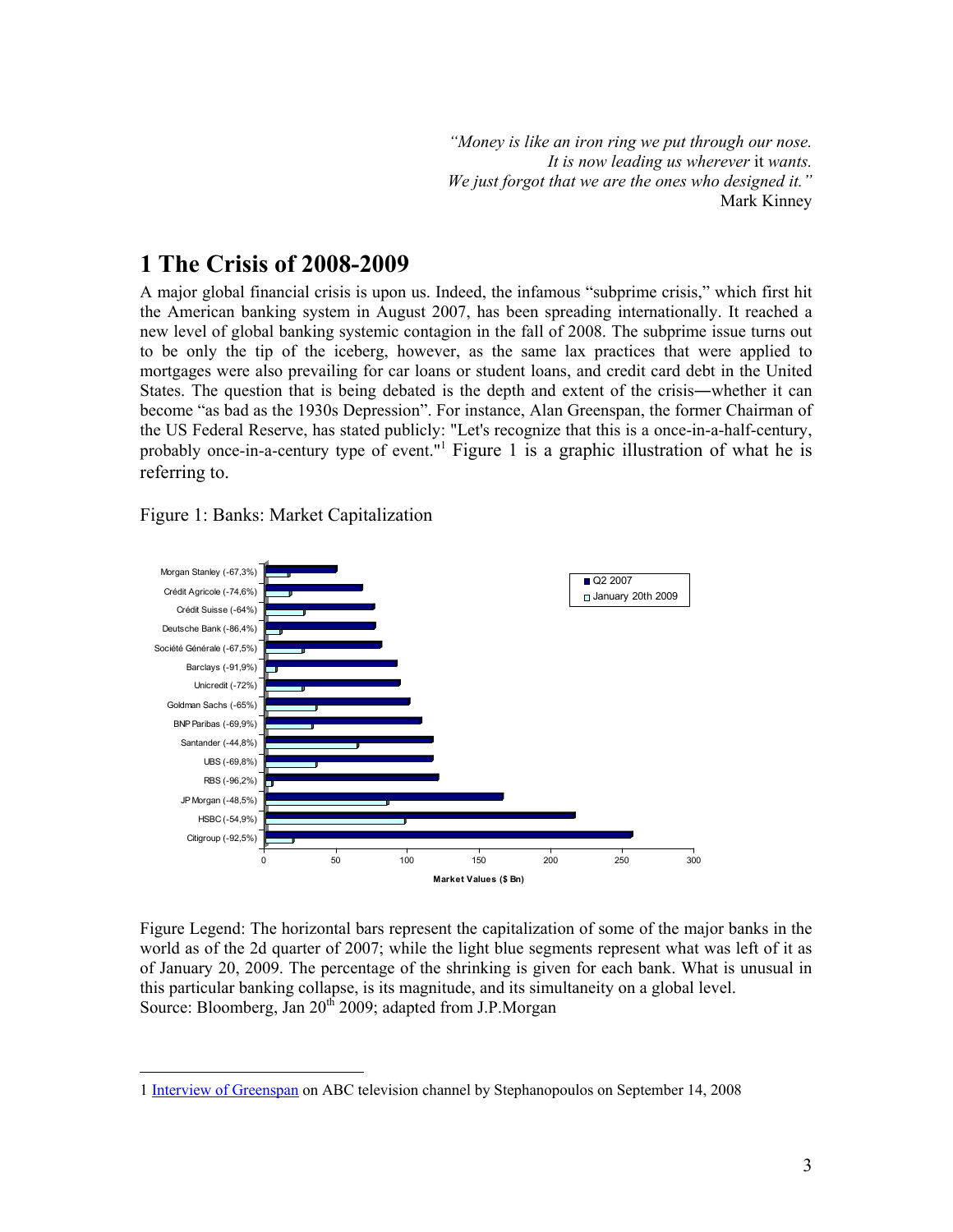The causes of this crisis will be debated for years to come. What nobody is arguing about is that the financial sector has chalked up losses on an unprecedented scale.

We have now entered the period of unprecedented convergence of four planetary problems climate change, financial instability, high unemployment and the financial consequences of an aging society—as described in an earlier book (Lietaer, 2001) It is most likely that the ensuing crisis will now play out in a classic pattern of two or three steps downwards for every step upward. Every small step upward (i.e. any temporary improvement) will predictably be hailed as the "end of the crisis." It is quite understandable why governments, banks and regulators will make such statements simply because saying otherwise would only make the situation worse.

The next logical phase in this systemic crisis is now unfolding on automatic pilot. Whatever governments do, the banks and other financial institutions will want to cut back drastically on their loans portfolios wherever possible, in order to rebuild their balance sheets after huge losses. This in turn will weaken the world economy to the point of a recession, which will spiral into a possible depression because of the lack of credit being made available to business. Thus, while cutting back on its loan portfolio is a logical reaction for each individual bank, when they all do simultaneously, it deepens the hole for the world economy and ultimately for the financial system itself.

*The Economist* editorializes in a lead story: *"Confidence is everything in finance...With a flawed diagnosis of the causes of the crisis, it is hardly surprising that many policymakers have failed to understand its progression.*"<sup>2</sup> This paper will show that this is indeed the case, although in a deeper way than *The Economist* itself seems to assume.

The last time we dealt with a crisis of this scale, the 1930s, it ended up creating widespread totalitarianism and ultimately World War II. Even Roosevelt himself admitted that it isn't "Dr. New Deal" that got the US out of the Depression, but "Dr. Win the War". (See Kimball, 1997).

The trillion dollar questions are therefore:

- How can we do better this time?
- What are the strategies that will avoid getting us caught into an economic tailspin?

What are *all* the options available to deal with large scale systemic banking crises?

The purpose of this paper is to answer these three questions.

# **2. Why Save the Banks?**

Since governments' initial response has been to bail out banks and other financial institutions, the first question must be: Why should governments and taxpayers get involved in saving banks in the first place? After all, when a private business fails, that is considered part of the "*creative*  destructiveness<sup>3</sup> that characterizes the capitalist system. But when large banks fail, somehow that doesn't seem to apply, as shown again in the present-day scenario.

The short answer as to why banks are being saved is fear that the 1930 Depression nightmare would again become a reality. Since banks enjoy the monopoly of creating money through providing loans, bankrupt banks means reduced credit, which in turn results in a lack of money for the rest of the economy. Without access to capital, business and the means of production contract, which, in turn, causes mass unemployment and a host of collateral social problems. Thus, when banks are in trouble, they can trigger what is know as a *Second Wave* crisis, through a ferocious circle making a victim of the real economy: Bad banking balance sheets => credit restrictions  $\Rightarrow$  recession  $\Rightarrow$  worse bank balance sheets  $\Rightarrow$  further credit restrictions and so the spiral downward goes.

 $\overline{a}$ 

<sup>&</sup>lt;sup>2</sup> *The Economist* October 11, 2008 pg 13.

<sup>&</sup>lt;sup>3</sup> Expression that was first coined by Schumpeter.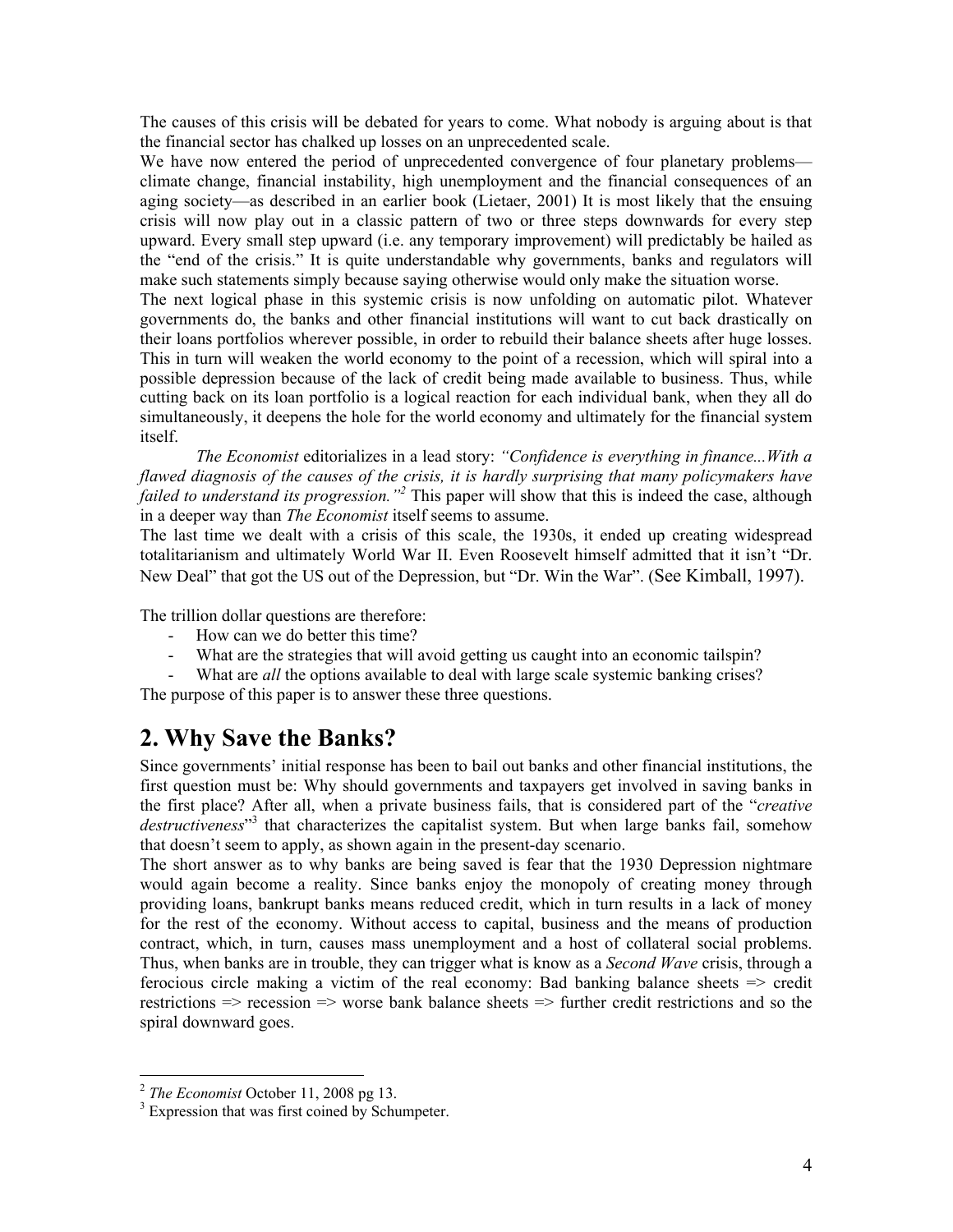To avoid such a tailspin, governments feel the need to prop up the banks' balance sheets. This exercise is still under way almost everywhere. Initially, several major banks were able to refinance themselves earlier in 2008, mainly by tapping sovereign funds. But, as the depth of their insolvency has become more obvious, this has become harder to do. Central banks will step in to help by providing a helpful interest yield curve that makes it easy and safe for financial institutions to earn a lot of money.<sup>4</sup>

The next logical step is also formulaic. Whenever a bank that is too big to fail is in real trouble, the recipe has been the same since the 1930s: the taxpayers end up footing the bill to bail out the banks, so that they can start all over again. Of the 96 major banking crises around the world that the World Bank has counted over a recent 25 year period (Caprio & Klingebiel, 1996), taxpayer bailouts have been the answer in every instance. For example, the United States government that had funded Reconstruction Finance Corporation during 1932-53 period, repeated the exercise with the Resolution Trust Corporation for the Savings and Loan crisis in the 1989-95 period, and now again with the Troubled Assets Relief Program (TARP) of 2008. Other recent examples include the Swedish Bank Support Authority (1992-96) and the Japanese Resolution and Collection Corporation which started in 1996 and is still ongoing. In the current international crisis, among the first institutions that were saved in this way include Bear Stearns in the US, and the nationalization of Northern Rock in the UK. By mid-October 2008, European governments pledged an unprecedented 1.873 trillion Euros, combining credit guarantees and capital injections into banks, based on the strategy pioneered by the United Kingdom.<sup>5</sup>

These bailouts end up being expensive for the taxpayers and the economy at-large. One exception has been in Sweden, which ended up costing "only" 3.6% of the Swedish GNP because important parts of the portfolio could be unwound over time at better conditions than those when the assets we originally acquired. But such outcomes are rare.

| Country     | Period    | Cost of Bank Bailout |
|-------------|-----------|----------------------|
| Sweden      | 1992-96   | $3.6\%$              |
| <b>USA</b>  | 1988      | 3.7%                 |
| Spain       | 1977-85   | 16.8%                |
| Venezuela   | 1994-95   | 18%                  |
| Mexico      | 1994      | 19.3%                |
| Japan       | 1997      | 24%                  |
| Chile       | 1981-83   | 41.2%                |
| Thailand    | 1997-2000 | 45%                  |
| Malaysia    | 1997-2000 | 45%                  |
| Argentina   | 1980-82   | 55.3%                |
| South Korea | 1997-2000 | 60%                  |

Table 1: Cost of bank bailouts

1

Table Legend: Some examples of the cost of bailing out banks as a percent of the corresponding countries' annual GNP, as estimated by the World Bank Sources: (Caprio & Klingebiel, 1996) and *The Economist* September 27, 2008, pg 79

<sup>&</sup>lt;sup>4</sup> Central banks will encourage low short-term interest rates and higher longer-term ones, which makes it possible for banks to borrow at low cost from customers and the markets, and invest in long-term government bonds. This was done for instance in the US during the late 1980s during the Savings & Loan debacle, and it worked as planned. It enabled the banks to rebuild their balance sheets. Notice that such a use of funds doesn't do much to motivate banks to lend to the business sector, and thereby alleviate the "second wave" effect. Furthermore, even this relatively "mild" crisis (representing a bailout of 3.7% of GNP) took more than six years to be absorbed.

<sup>5</sup> Front page headline in the *Financial Times* Tuesday, October 14, 2008 pg. 1.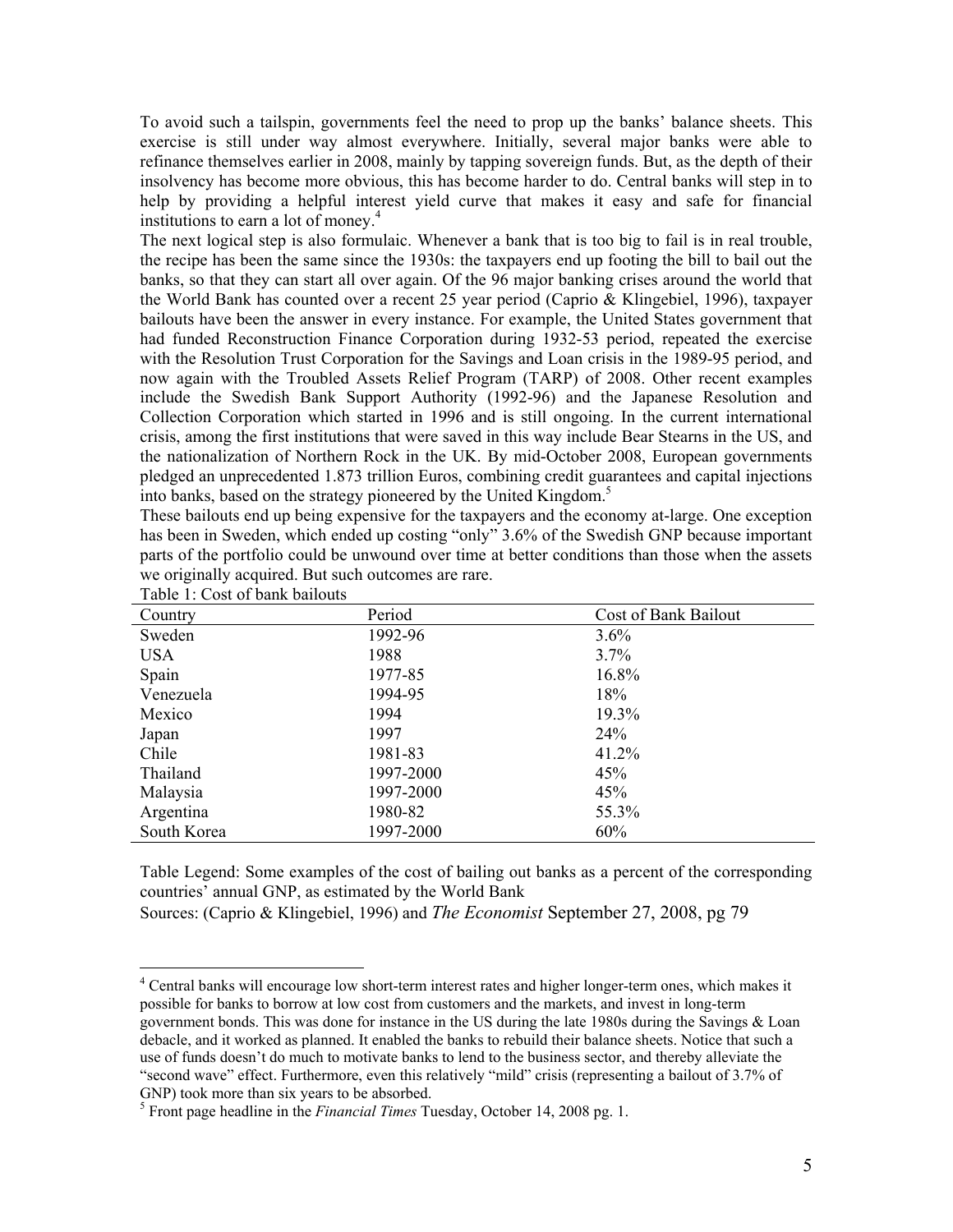If we add in the Citibank bailout announced in November 2008 to all the previous packages already approved, the total pledges by the American taxpayer of the bailout exceeds now \$4.616 trillion dollars! In February 2009, the US Treasury Secretary Timothy Geithner unveiled an additional bank bail-out plan worth at least another  $$1.5$  trillion<sup>6</sup> The Bloomberg estimates that the US taxpayer will be billed a total of 7.7 trillion, which amounts to \$ 24,000 for every man, woman and child in the country. The only event in American history that comes even close to the pledges made so far is the cost borne by the US for waging World War II: Original Cost: \$288 billion, Inflation Adjusted Cost: \$3.6 trillion. It is hard to believe, but true, that the US bailout could cost more than the inflation adjusted cost of the Louisiana Purchase, the New Deal and the Marshall Plan, the Korean and Vietnam War, NASA and the Race to the Moon, and the Savins &Loan debacle, *combined*! (See detailed numbers in Ritholtz, 2008).

The scale of the commitments made by European countries for the bailout of the banking system is also without precedent, representing potentially a multiple of their annual GDP. To give an idea of what we are dealing with, here is the ratio of the assets of the three largest banks in each country that have now been guaranteed by their respective governments. This ratio represent 130% of annual GDP for Germany; 142% of annual GDP for Italy; 147% of GDP for Portugal; 218% for Spain; 257% for France; 253% for Ireland; 317% for the UK; 409% for the Netherlands (2 largest banks); 528% for Belgium-Luxemburg; 773% for Switzerland (2 largest banks); and 1,079% of the GDP for Iceland (the first country that went officially bankrupt).<sup>7</sup>

In short, governments, the world over, have just bled themselves dry to an unprecedented extent, to the point that the *Financial Times* even wonders whether the worldwide panic in October 2008 "is not about faith in the banks, but faith in the governments to save them."<sup>8</sup>

This begs the question: What happens when the costs for rescuing the bank system become unbearable? Governments learned in the 1930s that they can't afford to let the banking system go under, as this brings down the entire economic system. What some may learn in our times is that they can't afford to save the banking system.

# **3. Re-Regulation of the Financial Sector**

The first strategy, re-regulating the financial sector, will predictably be on everybody's political agenda, particularly for a new administration in the US. The debate about how and what to regulate will be intense. History shows, however, that we have engaged in the same cat and mouse game between regulators and banks for several centuries, since the beginning of handing the money issuance function to the private banking system. To be precise, while such reregulation may avoid the repetition of the identical traps and abuses next time, over time new loopholes will be discovered or created, resulting in a new variation of the same banking crisis $\delta$ 

Some re-regulation is, at this point, politically unavoidable, and we concur with the general consensus that it is also necessary. It will be clearly shown below, however, why this solution will, at best, only reduce the frequency of such crashes, not avoid their repetition. Furthermore, stricter regulation may also lengthen the period necessary for banks to improve their balance sheets, which will simply deepen and prolong the "Second Wave" problem.

 $\overline{a}$ 

<sup>6</sup> BBC News 2.10.2009

 $^7$  All percentages computed from data from the map in the *Financial Times* September 30, 2008 page 3

<sup>&</sup>lt;sup>8</sup> Gillian Tett "Leaders at wits' end as markets thrown one tantrum after another" *Financial Times* October 11/12, 2008. pg 1.

<sup>9</sup> See the classics in this domain, such as Charles Kindleberger *Manias, Panics and Crashes: A History of Financial Crises*.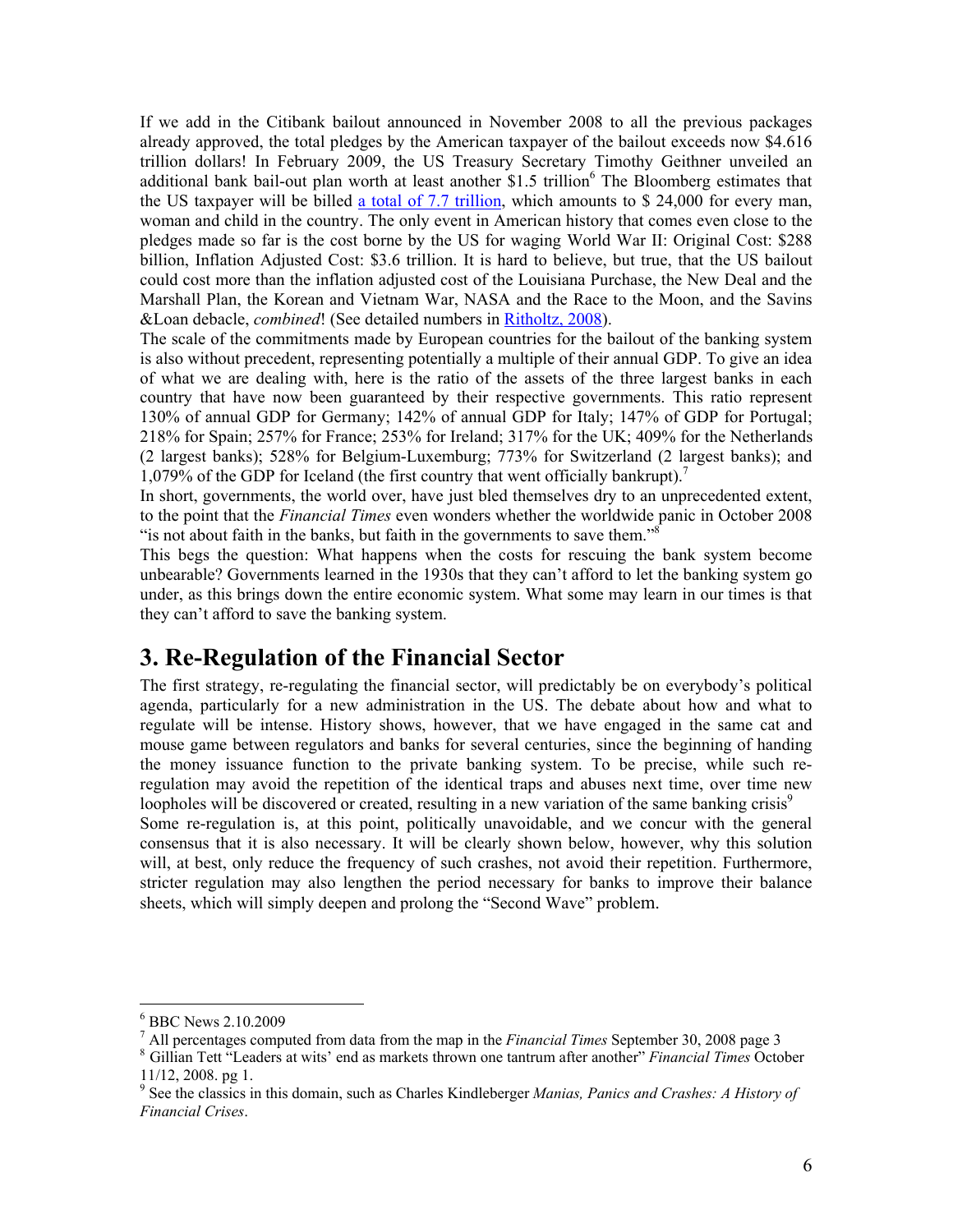# **4. Conventional Solutions: Nationalizations**

There are two conventional ways for governments to prop up the banks balance sheets, both involving a form of nationalization. The first is nationalizing what Ben Bernanke called in his presentation to the US Congress the banking system's "toxic assets". The second is nationalizing the banks themselves. Let's briefly explore the advantages and disadvantages of both.

### *4.1 Nationalizing the Toxic Assets*

This solution is invariably preferred by the banks themselves. It consists of either the government (in the initial Paulson bailout plan, for example, it is the U.S. Treasury Department), the creation of a "bad bank", or of another specially created institution funded by the government destined to buy assets from the banks that they now want to jettison. Of course, determining the price at which these assets are purchased is a very tricky issue, particularly when a liquid market for such assets has dried up completely, as is the case now. If the government buys the assets at too high a price, it will be seen as a straightforward subsidy for previous bad behavior, and accentuate the "moral hazard" problem (defined below), something that is politically unpalatable. On the other hand, if the government buys the assets at too low a price, it doesn't really replenish the banks' balance sheet.

Buying the toxic assets clearly does not convince everybody as an appropriate remedy.<sup>10</sup> It is also by far the most expensive solution, because it does not take advantage of the leveraging factor available in the banking system (as explained below). Consequently, the injection of money by the government as capital directly to the banks is a lot more effective financially.

#### *4.2 Nationalizing the Banks*

 $\overline{a}$ 

The second way to buttress the banks is by governments providing capital directly to banks themselves, either by buying stocks, or by acquiring a newly issued preferred stock. For example, this is what Warren Buffet did for Goldman Sachs in September 2008 in the US: He injected \$ 5 billion in the form of preferred stock that would give him not only 7% of the capital, but also a guaranteed 10% dividend forever.

In Europe, governments have typically taken the bank-nationalization road, although with less demanding terms than what Warren Buffet obtained. Nationalizing the banks was the option taken for instance in Sweden in 1992; and in 2008 first for Northern Rock in the UK, and then for a wide range of banks in all countries by Fall 2008.

There are two advantages in this approach compared to the previous one of nationalizing the toxic assets. First, thanks to the fractional banking system by which all money is created, when banks make loans to customers, they can create new money at a multiplier of the amount of capital they actually have. Consequently, if a bank's leveraging factor is 10, then injecting \$1 billion in the bank's capital makes it possible for it to create at least \$10 billion in new money, or carry \$10 billion in problem assets. In fact, the multiplier is typically much higher. For instance, Lehman's and Goldman Sachs' ratio of assets to capital were respectively 30 and 26. Some European banks had even a higher leverage: BNP Parisbas at 32; Dexia and Barclays' leverage ratios are both estimated at about 40; UBS' at 47; and Deutsche Bank's a whopping 83.<sup>11</sup> Therefore, very

<sup>10</sup> See, for instance, James K. Galbraith "A Bailout we don't need" *Washington Post* Thursday, September 25, 2008; Page A19 and Ken Silverstein "Six questions for James Galbraith on the Financial Crisis and the Bailout" *Harper's Magazine* November 2008.<br><sup>11</sup> The leverage ratio is total assets/capital, which is the inverse of capital/assets ratio. The estimates for the

capital to asset ratios are respectively 2.4% for Barclays, 2.1% for UBS and 1.2% for Deutsche Bank according to the *Economist* September 27, 2008 pg 84. See also "Briefing" in *Trends-Tendances* October 2, 2008, pg 17.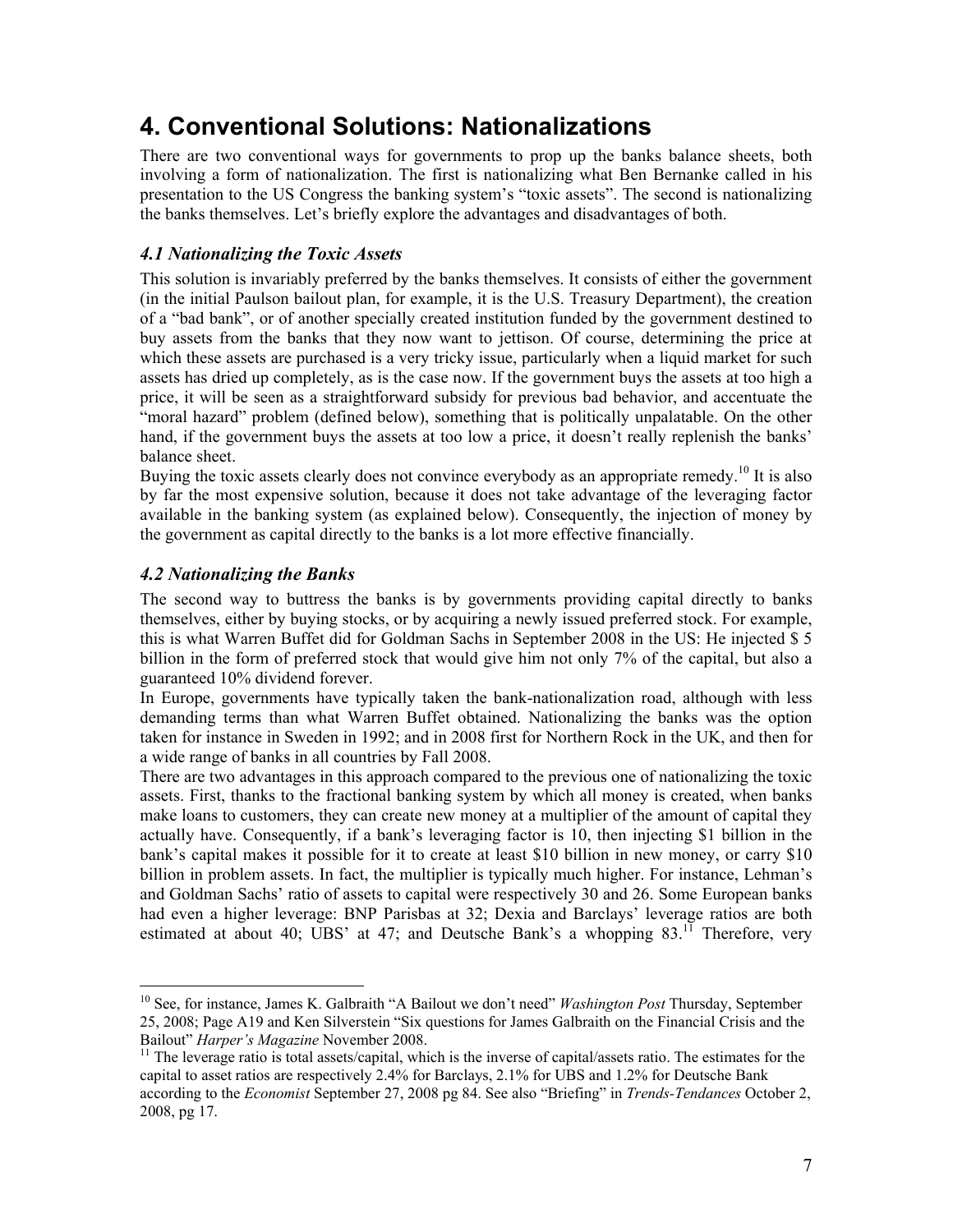conservatively put, it is 10 times more financially effective for governments to bolster the balance sheets of the banks directly than to buy toxic assets.

The second advantage to buying bank shares instead of toxic assets is that there is generally a market which indicates some relative value between different banks. In contrast, when the market for toxic assets has dried up, there is no such indication, and the decisions can be quite arbitrary.

The banks themselves, of course, prefer to avoid the dilution of bank equity and control that this approach implies. Politically, nationalizing the banks also sounds like the "socialization" of the economy, since the former communist states all had nationalized their banks. This ideological taint may explain why this approach was not initially considered in Washington. Yet, some of the unmentioned additional risks of the crisis must not be underestimated The cost of bailing out the world's financial system will unquestionably significantly increase governmental debt, which somehow will have to be financed from somewhere. For instance, today, the US' biggest financiers―China, Russia and the Gulf states―are rivals to the US, not allies. At this point all are condemned to cooperate to some extent, in order to reduce the effects on their own economies, but such "forced" cooperation is a highly unstable one. The question is: What will happen to already shaky national currencies during such wrangling, including several developing countries' and Eastern European ones, not to mention the dollar itself?

#### *4.3 Unresolved Problems*

 $\overline{a}$ 

The first objection to nationalizing banks or their toxic assets is the well known "moral hazard" problem. If banks know that they will be saved when in trouble, they may be tempted to take higher risks than otherwise would be prudent. When these risks pay off, the profits are held privately and translated into generous dividends for the banks' shareholders and extraordinary bonuses to management. But when they fail, the losses end up being absorbed by the taxpayers. The current salvage programs confirm that this problem hasn't gone away and is unavoidably further strengthened by new bailouts. Christine Lagarde, Minister of the Economy, Industry and Employment in the current Sarkozy government in France, stated "Moral hazard has to be dealt with later...Maintaining the functioning of our markets is the top priority".<sup>12</sup> This is exactly the argument that pops up at every systemic crisis.

Secondly, even if both strategies –bailing out the banks and re-regulation of the financial sector are implemented reasonably well, neither resolves the "Second Wave" problem: The banking system will get caught in a vicious circle of credit contraction that invariably accompanies the massive de-leveraging that will be needed. Depending on how the re-regulation is implemented, it may actually inhibit banks from providing the finances needed for a reasonably fast recovery of the real economy. In any case, given the size of the losses to be recovered, it will take many years, in the order of a decade, certainly more than enough time to bring the real economy into real trouble.

In practice, this means for most people in the US, in Europe, and in most other parts of the world, in NYU Professor Nouriel Roubini's words, "*this recession will be long, ugly, painful and deep."*  We are only at the beginning of a long, drawn-out economic unraveling. The social and political implications for such a scenario are hard to fathom. The last time we faced a problem of this size and scope was in the 1930's, and we didn't deal too well with the problem at that time. Still, there are important differences vis-à-vis the situation of the 1930s. So far, the situation is less extreme economically, in unemployment and business bankruptcies, than what happened in the early 1930s. On the other hand, governments are now a lot more indebted than was the case at the

<sup>&</sup>lt;sup>12</sup> Michael Macenzie and John Authers, "The week that panic stalked the markets," *Financial Times* October 11/12, 2008, pg. 2.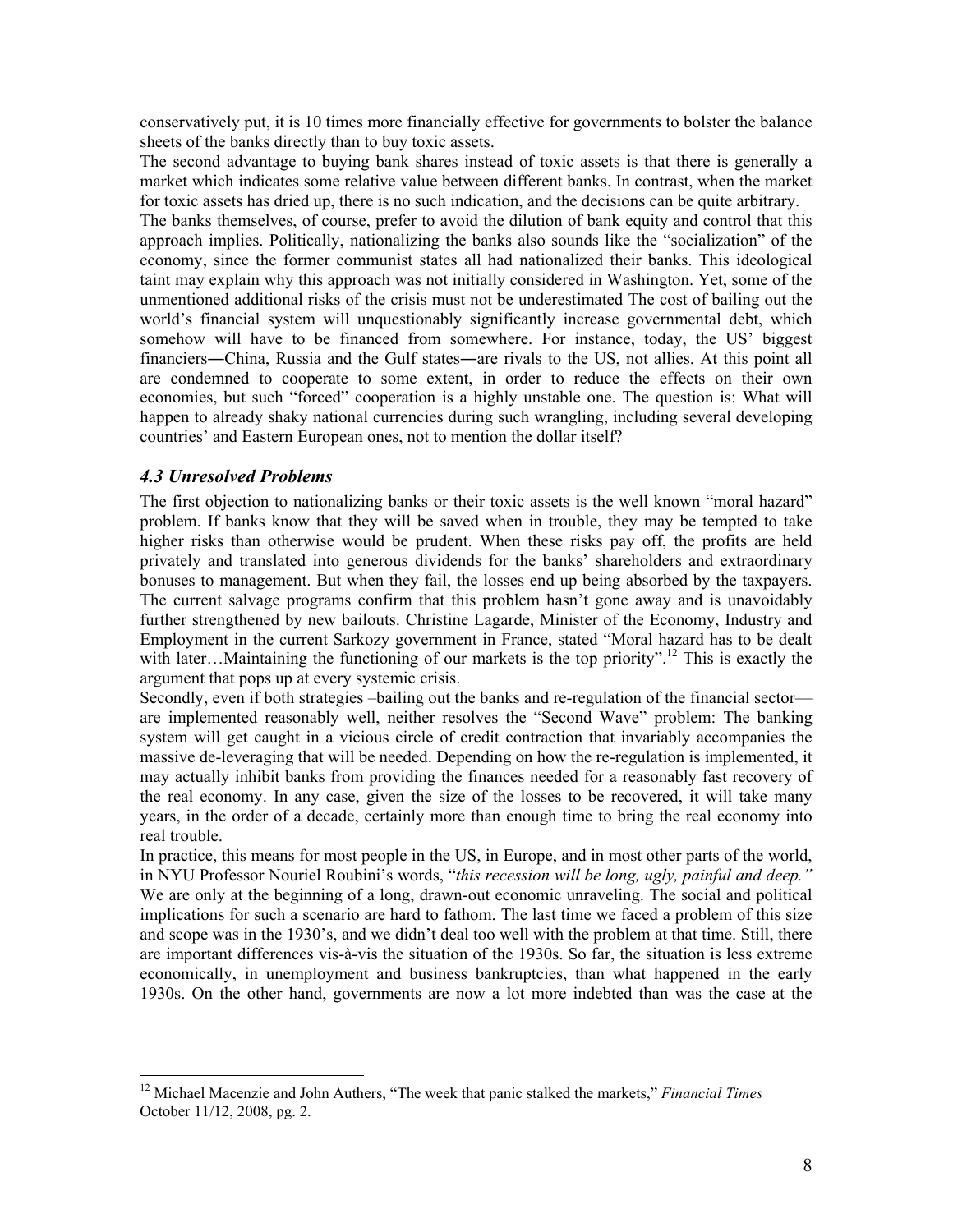beginning of the Great Depression; and today's crisis is a lot more far reaching globally<sup>13</sup>, and is spreading a lot faster, than was the case then.

More important still, a financial/banking issue isn't the only one we have to deal with. It happens to coincide with several major global challenges, by now generally accepted: climate change and mass species extinction, the increase of structural unemployment, and the financial consequences of unprecedented aging in our societies. In some respects, therefore, today's crisis is less dramatic, and in others far more complex than what our previous generation had to face.

#### *4.4 Nationalizing the Money Creation Process*

Nationalizing the money creation process itself is an old proposal—if much less conventional approach—that reappears periodically in the monetary reform literature, particularly during periods of major banking crises. Until now, it has drawn surprisingly little attention in the financial media.

For historical reasons, the right to create money was transferred to the banking system as a privilege, originally to finance wars during the  $17<sup>th</sup>$  century. So, contrary to what some people still seem to believe, our money is not created by the governments or the central banks, it is created as bank debt. When banks are private, as they are in most of the world, the creation of money is therefore a private business. If the banking system abuses this prerogative, this privilege could or should be withdrawn. The logic is not new: money is a public good, and the right of issuing legal tender belongs at least theoretically to governments. For instance, The US constitution specifies that the power of issuing money is an exclusive prerogative of Congress. There is a long list of famous quotes concerning this topic by various American presidents and founding fathers. (See Box 1 for some samples).

 $\overline{a}$ 

<sup>&</sup>lt;sup>13</sup> For instance, one could have lived comfortably through the 1930s in Latin America, North Africa and substantial parts of Asia.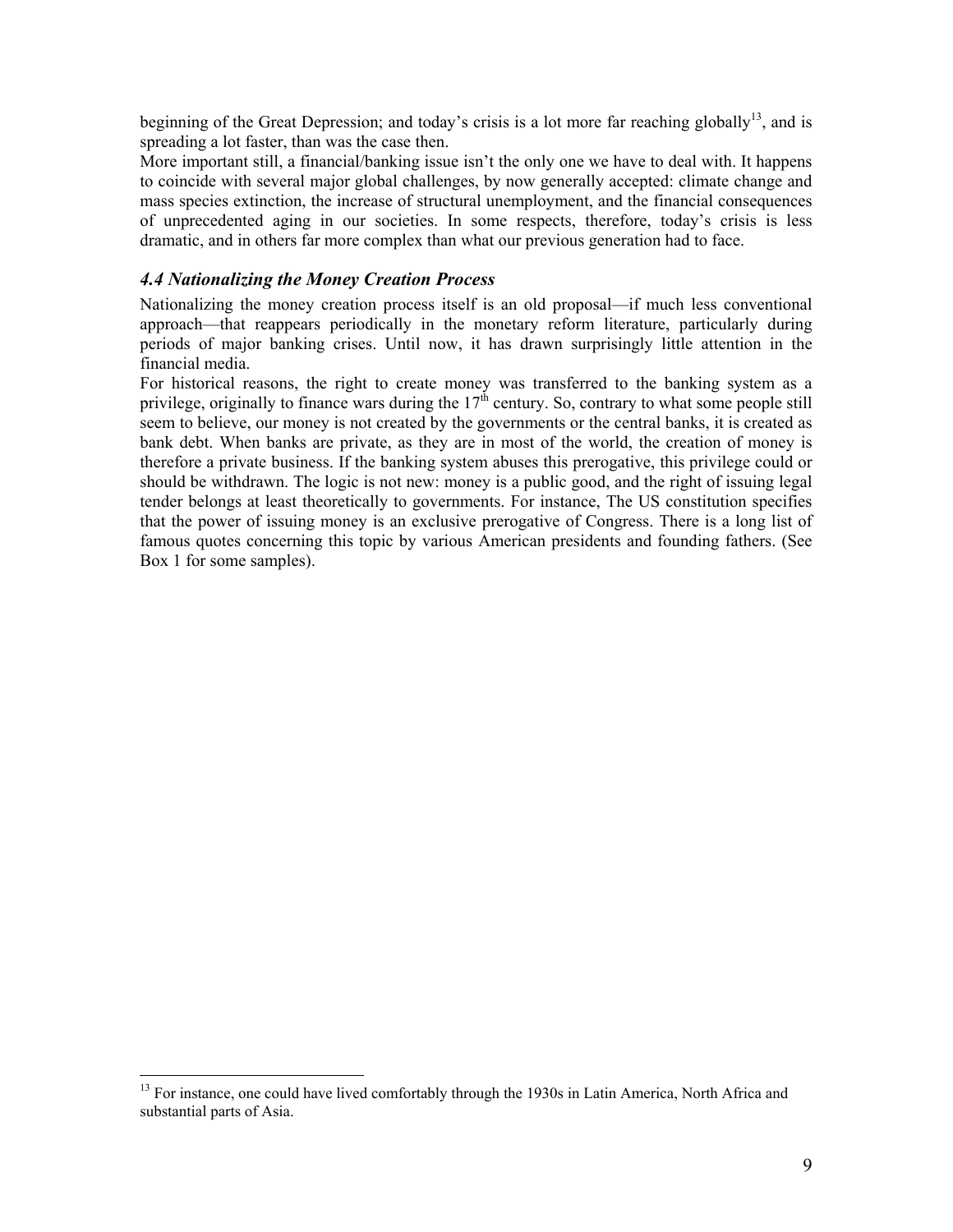### Box 1:

- "If Congress has the right under the Constitution to issue paper money, it was given to be used by themselves, not to be delegated to individuals or corporations." (*Andrew Jackson*, when he dissolved the Second Bank of the United States);
- "History records that the money-changers have used every form of abuse, intrigue, deceit, and violent means possible to maintain their control over governments by controlling money and its issuance." (*James Madison)*;
- "If the American people ever allow private banks to control the issue of their currency, first by inflation, then by deflation, the banks...will deprive the people of all property until their children wake-up homeless on the continent their fathers conquered... The issuing power should be taken from the banks and restored to the people, to whom it properly belongs." (*Thomas Jefferson);*
- "The Government should create, issue, and circulate all the currency and credits needed to satisfy the spending power of the Government and the buying power of consumers. By the adoption of these principles, the taxpayers will be saved immense sums of interest. Money will cease to be master and become the servant of humanity." (*Abraham Lincoln);*
- *"*The issue of currency should be lodged with the government and be protected from domination by Wall Street. We are opposed to...provisions [which] would place our currency and credit system in private hands." (*Theodore Roosevelt);*
- "I am a most unhappy man. I have unwittingly ruined my country. A great industrial nation is controlled by its system of credit. Our system of credit is concentrated. The growth of the nation, therefore, and all our activities are in the hands of a few men. We have come to be one of the worst ruled, one of the most completely controlled and dominated Governments in the civilized world no longer a Government by free opinion, no longer a Government by conviction and the vote of the majority, but a Government by the opinion and duress of a small group of dominant men." *(Woodrow Wilson, the president who signed in 1913 the Act creating the Federal Reserve);*

For more information on proposals to re-nationalize money creation, see (Huber  $\&$ Robertson, 2000).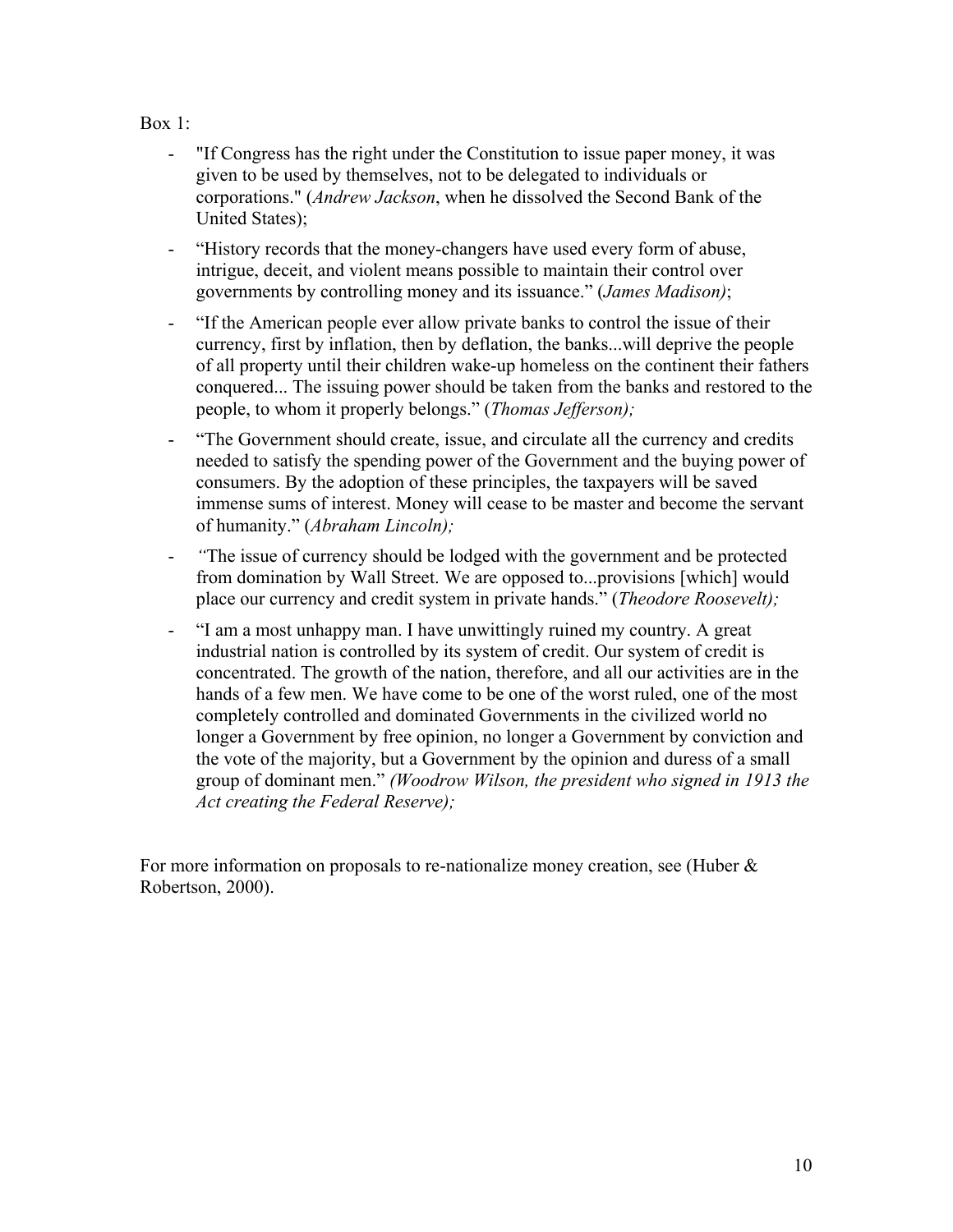So, while bailing out the banking system through nationalizing banks or nationalizing the problem assets is the classical policy choice, it can also be expected that proposals for nationalizing the money creation process itself will reemerge, as they have in previous predicaments, including the 1930s. Under a government run monetary system, the governments would simply spend money into existence without incurring interest at its creation; banks would become only brokers of money they have on deposit, not creators of money, as is the case now.

There are pros and cons in this strategy. On the pro side, it would definitely make systemic banking crises a problem of the past. It would also make possible to re-launch the economy through a large-scale Keynesian stimulus at a much lower cost to the taxpayers, given that the money thus created wouldn't require interest payments to be reimbursed in the future.

One objection to a government managing the monetary system is that governments may abuse this power, issue more money than is appropriate, and thereby create inflation. That argument is valid. Given that the current method of creating money through bank-debt has made the  $20<sup>th</sup>$ century one of the highest inflationary centuries on the historical record, however, inflation is obviously not a problem specific to the process of money issuance by governments. Furthermore, there is no reason that Milton Friedman's proposal for the issuance of money by the central banks couldn't be applied to governments as well: put in place a rule that obliges the issuing body to increase spending by no more than a fixed 2% per year, reflecting the improvements of productivity in the economy.

The most important reason that this solution is unlikely to be implemented is that it will be doggedly resisted by the banking system itself. The financial system has always been and remains today a powerful lobby, and losing the right to create money would hit them at the core of their current business model.<sup>14</sup>

Our own objection to this solution is that, even if governments were to issue the money, that might protect us from banking crises, but it would nevertheless not solve the core systemic problem of the instability of our money system. In short, it might protect us from banking crises, but not from monetary crises as will be explained next.

# **5. Understanding Systemic Stability and Viability**

 $\overline{a}$ 

The solution proposed below is new, and relates to the identification of the fundamental systemic cause for our monetary and financial instability. Understanding this solution, however, requires that we identify some evidence as to why a systemic problem is likely, that we develop a scientifically-sound understanding of its nature, and, finally, that effective ways to address the trouble are addressed.

The good news now is that we know a lot more than in the 1930s; and that we have many more tools available than even a decade ago. Consequently, it is now possible to identify the deeper underlying systemic causes, as well as, a new way to deal with them. Furthermore, this new way is one that governments can afford, and that actually addresses a number of other social and economic issues that exist even when there is no financial crisis.

At first sight, it may not be the bankers' preferred solution, but it would actually stabilize their own portfolios while structurally stabilizing the economies of the world. It would also give them a whole new line of business, in activities that would be particularly attractive for local and

<sup>&</sup>lt;sup>14</sup> The current *modus operandi* provides a hidden permanent subsidy to the banking system through seignoriage. Huber and Robertson estimated this yearly subsidy to the banking system at 49 billion Pounds for the UK; \$114 billion per year for the US; 160 billion Euros for the Euro zone; and 17.4 Trillion Yen for Japan. These benefits would accrue to the governments in the case of nationalization of the money creation process.(For further details, see Huber & Robertson, 2000: pp 79-84).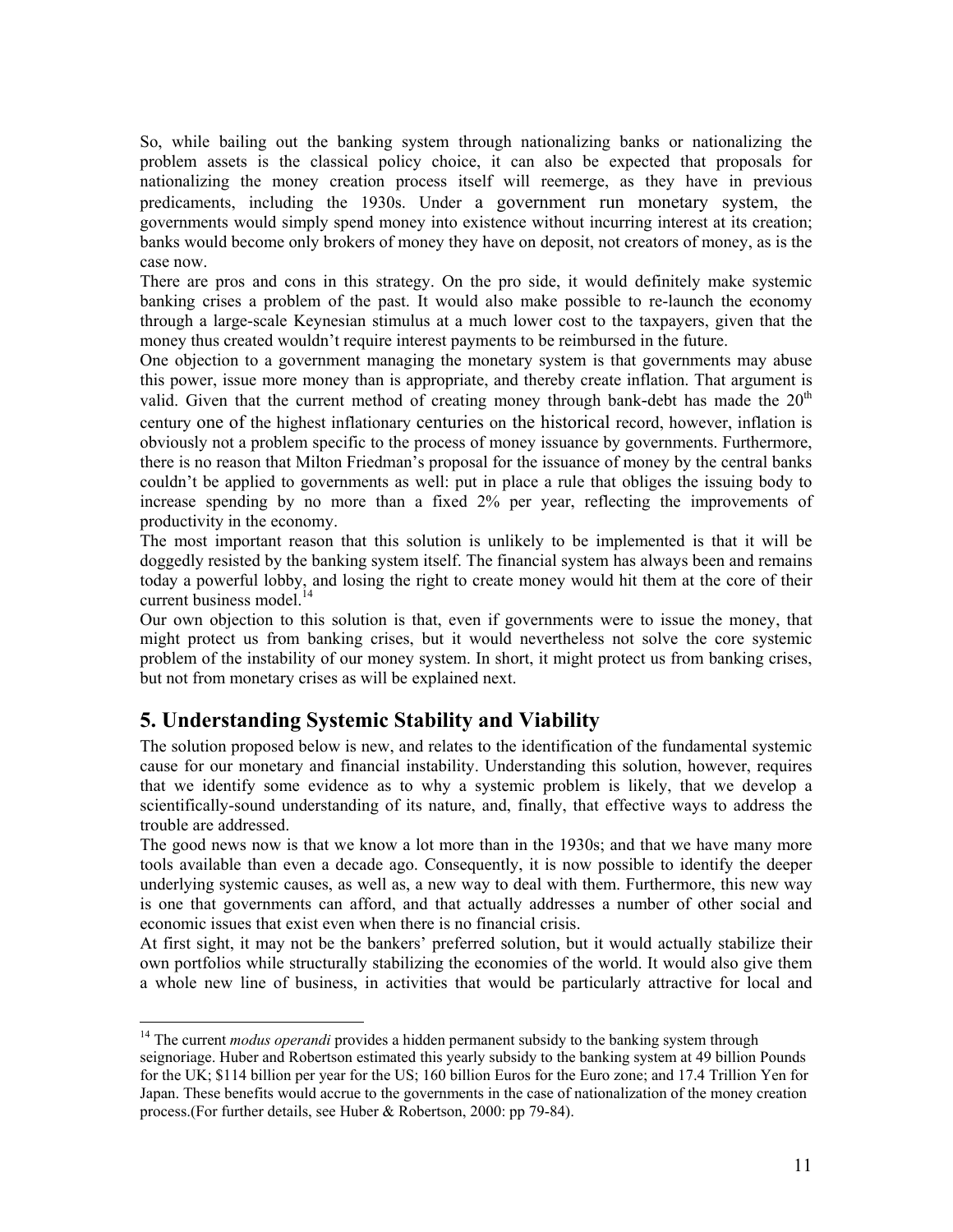regional banks. Introducing such a systemic solution is the only way to avoid periodically repeating the banking-crisis exercise, which all conventional approaches are condemned to do because they deal only with some of the symptoms, and not the cause.

#### *5.1. Beyond the Blame Game*

 $\overline{a}$ 

A lot of energy and ink will be spent trying to allocate the blame for this disaster. Greed in the financial sector, lack of oversight by regulators, policies that over-emphasize deregulation, and incompetence at various levels, will all become favorite targets. Our view is that any or all of these may indeed have played a role, but at the core we are dealing, as already stated, with a much deeper systemic issue.

Indeed, while the current crisis may be the biggest one ever, it isn't the first such crisis. The World Bank has identified no less than 96 banking crises and 176 monetary crises in the 25 years since President Nixon introduced the floating exchange regime in the early 1970s (Caprio  $\&$ Klingebiel, 1996). Furthermore, even before this period, booms and bust cycles involving banking and monetary crises were, in Kindleberger's words, a remarkably "hardy perennial" (Kindleberger, 1978: p 1). Kindleberger inventoried no less than 48 massive crashes ranging from the 1637 tulip mania in Holland to the 1929 crash on Wall Street.

Such repeated financial breakdowns, in very different countries and times, under different regulatory environments, and in economies with very different degrees of development, should be seen as a first telltale symptom of some underlying systemic or structural problem.

If such a deeper issue is involved, it would explain why each new set of regulations achieves, at best, a reduction in the frequency of banking and monetary crises, without getting rid of them or their horrific economic and socio-political costs. If such a deeper structural problem exists, it would also explain why even some of the brightest and best educated people on the planet have not been able to avoid major financial catastrophes, however diligently they do their work, whether on the regulatory or on the financial services side. Finally, if our money system is indeed a structural "accident waiting to happen", then even if it were possible to perfectly control greed through innovative, tight, regulations, this will only defer when the next disaster will hit.

#### *5.2. Stability and Sustainable Viability in Complex Flow Systems*

There is now scientific evidence that a structural issue is indeed involved. The theoretical origin of this evidence may be surprising to the economic or financial community, although it would not be such a surprise for scientists familiar with natural ecosystems, thermodynamics, complexity or information theory. The science that explains this issue rests on a thermodynamic approach with deep historical roots in economics.**<sup>15</sup>** In this view, complex systems, such as ecosystems, living organisms, and economies are all seen as matter-, energy-, and information-flow systems. For example, the famous food chain is actually a matter/energy flow-network built of complex relationships among organisms. Plants capture the sun's energy with photosynthesis; animals eat the plants; species then eat each another in a chain to top predator, only to have all organisms die, decompose, and their energy/matter be recycled by bacteria. Similarly, economies are circulation networks consisting of millions of businesses and billions of customers exchanging different products and services, which when taken as a whole, are supposed to meet the needs of all participants. In short, the key point is *not* that economies are metaphorically similar to, or operate

<sup>&</sup>lt;sup>15</sup> Modern energy concepts and flow analyses were actually formally applied to economics as early as 1951, by Nobel laureate Wassili Leontief with his input-output analyses, modeling the flow of goods and value in economic systems (Leontief, 1951). Ecologists then applied these same flow concepts and analyses to ecosystems, only to have economists later reapply these enhanced energy understandings to economics. Odum (1971, 1984), Hannon (1973), and Costanza (1980), for example, have all used thermodynamics and flow-network analysis as the basis for understanding the activities in both economic and ecosystem networks; and Georgescu-Roegen (1971) developed an entire thermodynamic foundation for economics.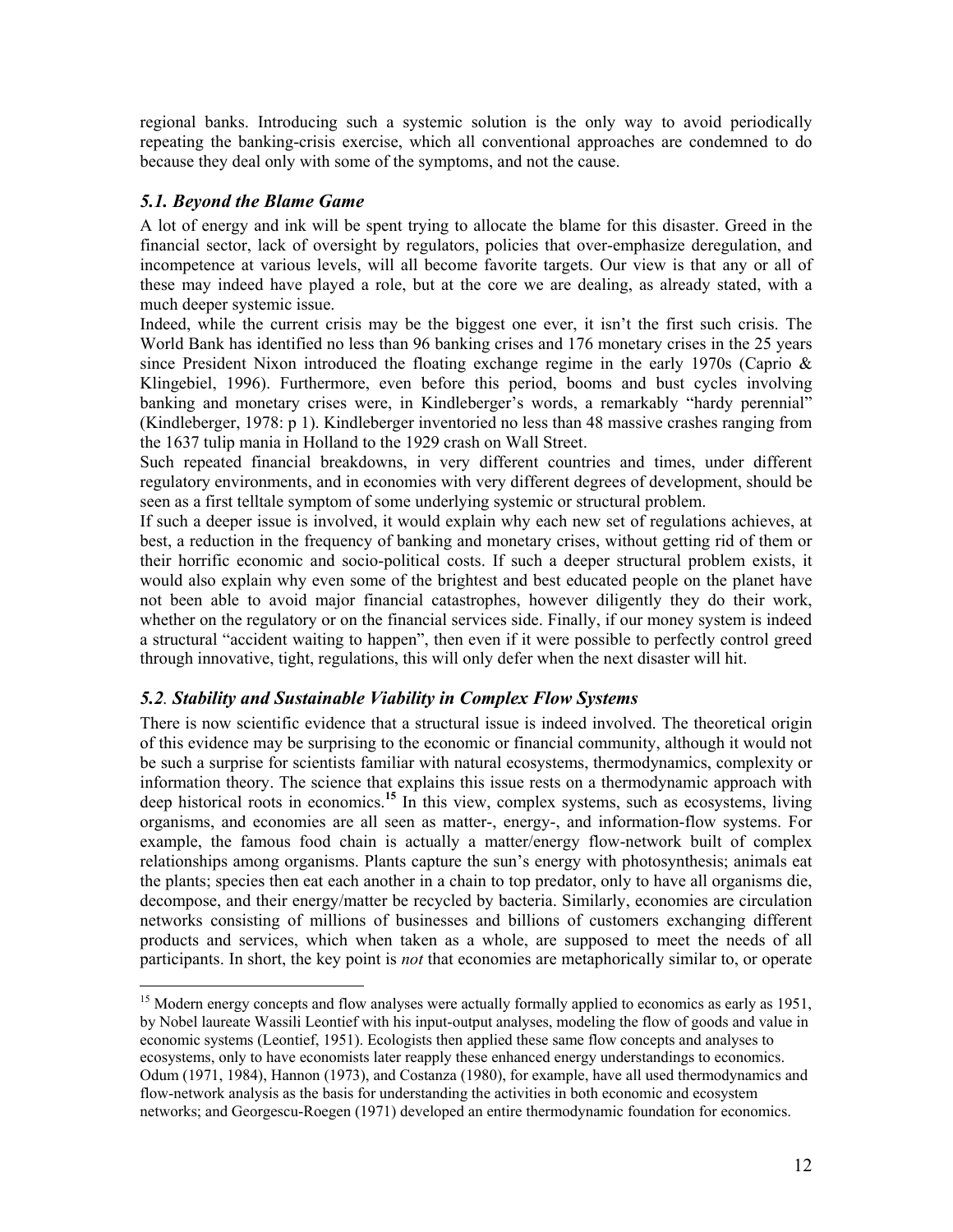as ecosystems. The implication of our findings is that both economies and ecosystems follow dynamics that can be observed to all complex flow systems. Sustainable ecosystems are the reference we use because they are the first flow systems that have been providing us with the hard data necessary to test the laws common to all flow systems. Thanks to this, at we can now quantitatively measure those dynamics, and suggest they be tested and applied also on human created networks, such as electrical distribution networks, or our financial systems. The details of this systemic approach are mathematically described elsewhere, and only a short, simplified summary will be provided here. For readers desiring full technical and mathematical proof of what will be claimed here, please see (Ulanowicz *et al.*, 2009).

For the past twenty-five years, major progress has been made on understanding what makes natural eco-systems sustainable or not (see Walker *et al*. 2006 and the other articles of the special issue of Ecology and Society). This work is the natural extension of Nobel Prize winning chemist Illya Prigogine's, and Club of Rome cofounder Erich Jantsch's work with self-organizing energyflow systems (Prigogine, 1967; Jantsch 1980). In fact, according to Kenneth Boulding (1981), many early economists held energy-based views of economic processes. This changed when those who favored Newtonian mechanics during the late  $19<sup>th</sup>$  century (such as Walras and Jevons) turned economics into today's familiar views on the mechanics of "rational actors" and the reliable self-restraint of General Equilibrium Theory, an approach which completely dominates not only practically all of today's mainstream academic economic literature, but also the boardrooms and political venues of the world.<sup>16</sup>

Our new approach, as shown below, provides a concise and solid explanation of why a new set of tools is needed to understand the monetary and economic dynamics as they actually manifest in the real world.

A growing body of empirical and theoretical work, published under different academic banners such as Self-organization Theory, Universality Theory or Non-linear Dynamics, shows that all flow systems follow certain universal principles and patterns<sup>17</sup>. Consequently, as Goerner says about universality: **"**all [flow] systems, no matter how complex, fall into one of a few classes. All members of a class share certain common patterns of behavior."(Goerner, 1999: p153). Similarly, Cvitanovic explains: "The wonderful thing about this universality is that it does not matter much how close our equations are to the ones chosen by nature, as long as the model is in the same universality class…as the real system. This means that we can get the right physics out of very crude models."(Cvitanovic, 1984: p11). The existence of parallel patterns and dynamics explains why similar energy-flow concepts and analysis methods apply to economic systems as well as natural ones.

Decades of studying natural ecosystems, in particular, have led to very sophisticated mathematical understandings of how a network structure affects an ecosystem's long-term viability, as judged by its balance between *efficiency* and *resilience.* Efficiency measures the ability of a system to process volumes of the relevant matter-, energy- and/or information-flow. Resilience measures the ability of a system to recover from a disturbance<sup>18</sup>. These variables have been more formally defined as follows:

 $\overline{a}$ 

 $16$  The misclassification of economics as a system in equilibrium is skillfully explained in Beinhocker, 2006;chaps 2 and 3. George Soros has explained the internal dynamics of why financial markets are not moving towards equilibrium (Soros, 1988).

<sup>17 (</sup>e.g. Cvitanovic, 1984; Eigen & Schuster, 1979; Estep 2003, 2006; Dressler 2007).

 $^{18}$  The concept of resilience in ecological systems was introduced by Holling (1973) to describe models of change in the structure and function of ecological systems. Ecological Resilience is defined as a measure of how far the system could be perturbed without shifting to a different regime. Since then, the notion of resilience has grown in importance as a concept for understanding, managing, and governing complex linked systems of people and nature. Some ecologists consider resilience to be a measure of how fast a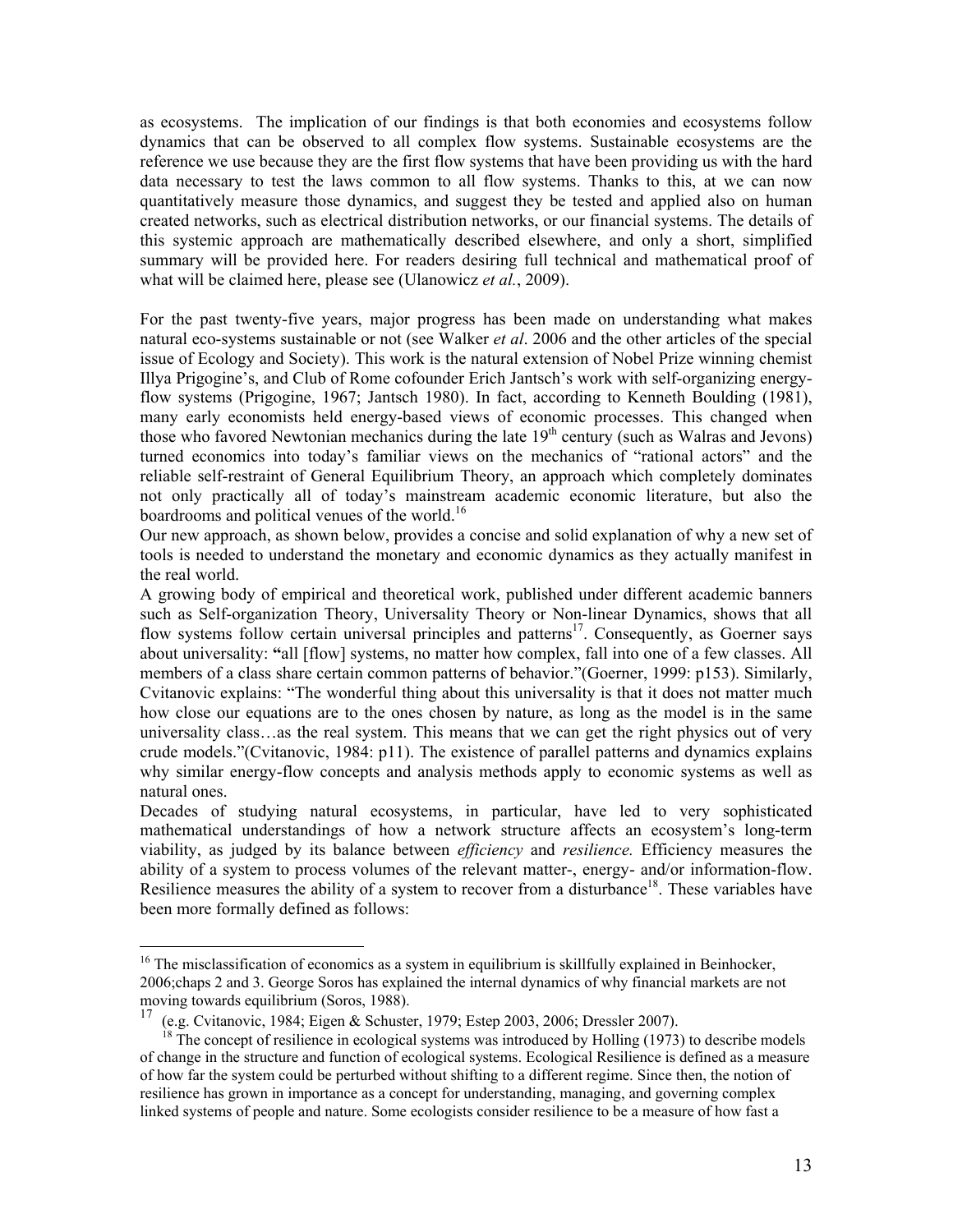1) *Efficiency*: a network's capacity to perform in a sufficiently organized and efficient manner as to maintain its integrity over time (May 1972); and

2) *Resilience*: a networks reserve of flexible fall-back positions and diversity of actions that can be used to meet the exigencies of novel disturbances and the novelty needed for ongoing development and evolution (Holling, 1973, 1996; Walker, et al., 2006).

Two key structure-related variables—*Diversity* (the existence of different types of agents acting as "nodes" in the network) and *Interconnectivity* (number of pathways between agents)—play a central role in both efficiency and resilience, but in opposite directions. In general, a system's resilience is enhanced by more diversity and more connections, because there are more channels to fall back on in times of trouble or change. Efficiency, on the other hand, increases through streamlining, which usually means reducing diversity and connectivity.

The main point is that nature does not select for maximum efficiency, but for an optimal *balance* between the two opposing poles of efficiency and resilience. Because both are indispensable for long-term sustainability and health, the healthiest flow systems are those that maintain an optimal balance between these two opposing pulls. Conversely, an excess of either attribute leads to systemic instability. Too much efficiency leads to brittleness and too much resilience leads to stagnation; the former is caused by too little diversity and connectivity and the latter by too much diversity and connectivity.

*Sustainability* of a complex flow system can therefore be defined as the optimal balance between efficiency and resilience of its network. With these distinctions we are able to define and precisely quantify a complex system's sustainability in a single metric. Indeed, there is now a way of quantitatively measuring all the relevant components separately: total throughput, efficiency, and resilience. Furthermore, the underlying mathematics are well-behaved enough so that there exists only one single maximum for a given network system. The generic shape of the relationships between sustainability and its constituent elements is shown in Figure 2A. Observe that there is an asymmetry: optimality requires more resilience than efficiency. (The optimal point lies closer to resilience than efficiency on the horizontal axis).

system returns to an equilibrium state after a disturbance. This definition is known as engineering resilience (Holling, 1996). (see Walker *et al.* 2006 and references therein).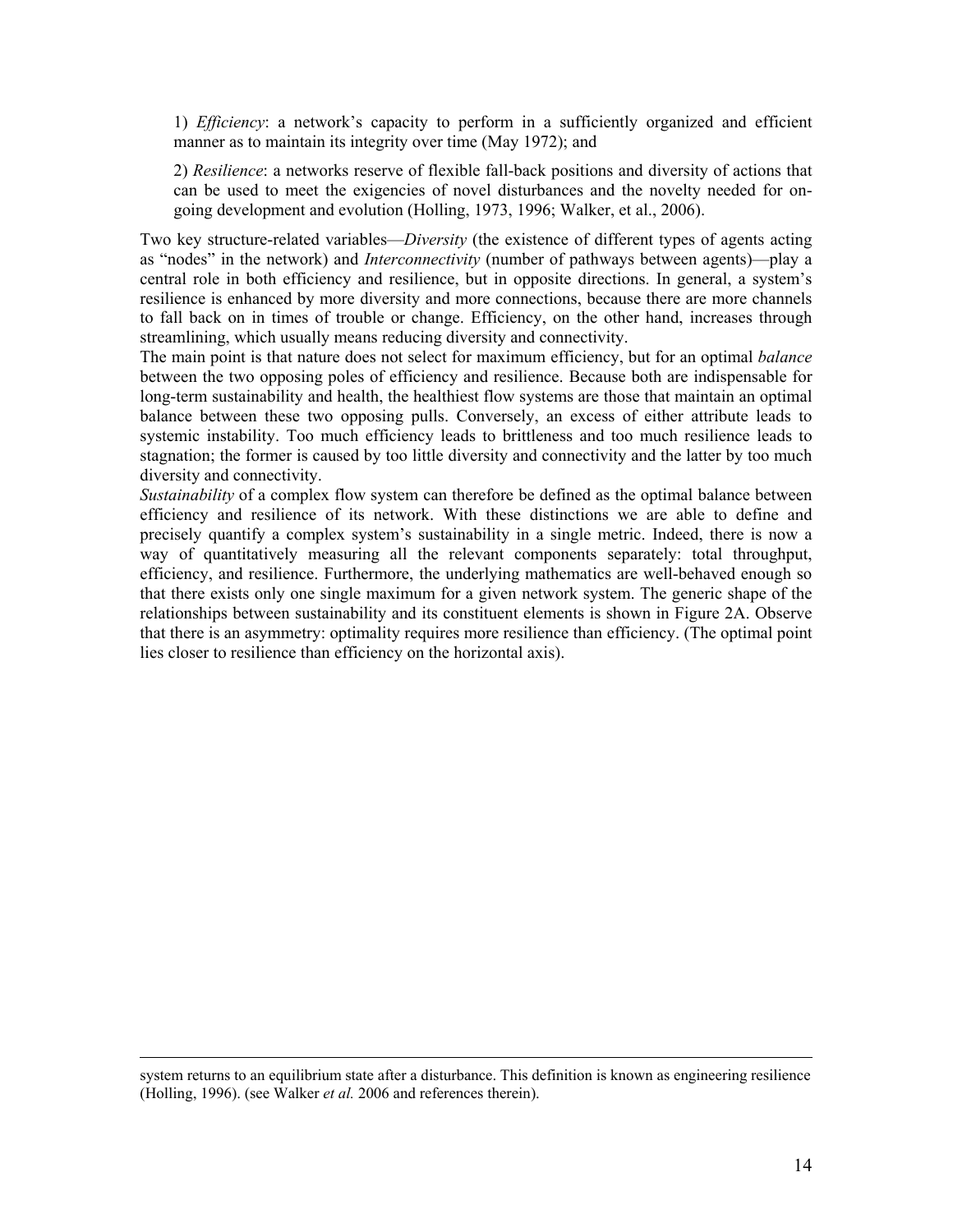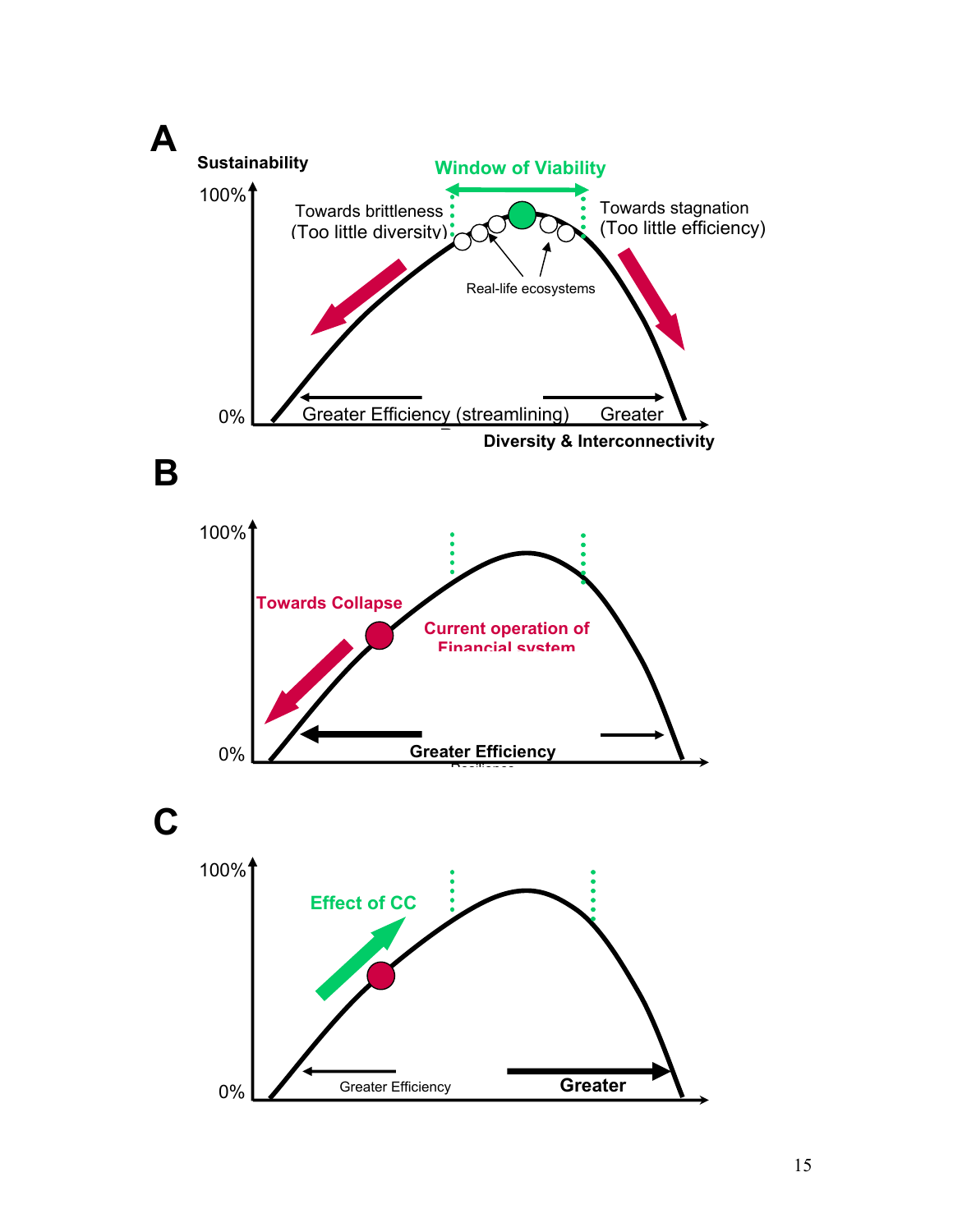**Figure 2: Sustainability of Complex Flow Networks as function of the Trade Offs between Efficiency and Resilience** 

 **(A) Sustainability curve mapped between the two polarities of efficiency and resilience. Nature selects not for maximum of efficiency, but for an optimal balance between these two requirements. Notice that resilience is roughly two times more important than efficiency at the optimum. All natural eco-systems operate as shown by the white circles on the graph, within a fairly narrow range called the "Window of Viability" on each side of the Optimum point,** 

**(B) The dynamics of an artificially enforced monoculture in a complex system where efficiency is the only criterion considered relevant. The only possible outcome is systemic collapse.** 

**(C): The Effect of Diverse Complementary Currencies. The operation of complementary currencies of diverse types enables the economy to flow back towards a higher sustainability (green arrow). While this process clearly reduces efficiency, it is the price to pay for increased resilience of the whole. Complementary currencies facilitate transactions that otherwise wouldn't occur, linking otherwise unused resources to unmet needs, and encouraging diversity and interconnections that otherwise wouldn't exist.** 

Until recently, total throughput and efficiency have been the only means for us to identify the relative success of a system, whether in nature or in economics. For example, in ecosystems, as in economies, size is generally measured as the total volume of system throughput/activity. Gross Domestic Product (GDP) measures size this way in economies and Total System Throughput (TST) does so in ecosystems. Many economists urge endless growth in size (GDP) because they assume growth is a sufficient measure of health. GDP and TST, however, are poor measures of sustainable viability because *they ignore network structure*. They cannot, for example, distinguish between a resilient economy and a bubble that is doomed to burst; or between healthy development, as Herman Daly (1997) describes it, or explosive growth in monetary exchanges simply due to runaway speculation.

Now, however, we can distinguish whether a particular increase in throughput and efficiency is a sign of healthy growth or just a relatively short-term bubble that is doomed to collapse. Over time, nature must have solved many of the structural problems in ecosystems (otherwise, these ecosystems simply wouldn't have survived until today.) It is also interesting to note that all ecosystems have their most critical parameters within a very specific and narrow range that can be computed empirically with precision, which we call the "Window of Viability"<sup>19</sup>. (See Figure 2.)

#### **5***.3 Application to Other Complex Systems*

 $\overline{a}$ 

The question will undoubtedly be raised whether what we learn from ecosystems still makes sense when applied to other systems, such as economic communities. It is critical to understand that the findings described so far arise from the very *structure of a complex system*, and therefore that they remain valid for any complex network with a similar structure, regardless of what is being processed in the system: It can be biomass in an ecosystem, information in a biological system, electrons in an electrical power network, or money in an economic system. This is

 $19$  In the original literature this window is called a "window of vitality" given that natural ecosystems support complex life forms only within this range. (See Zorach & Ulanowicz, 2003; Ulanowicz, 2008).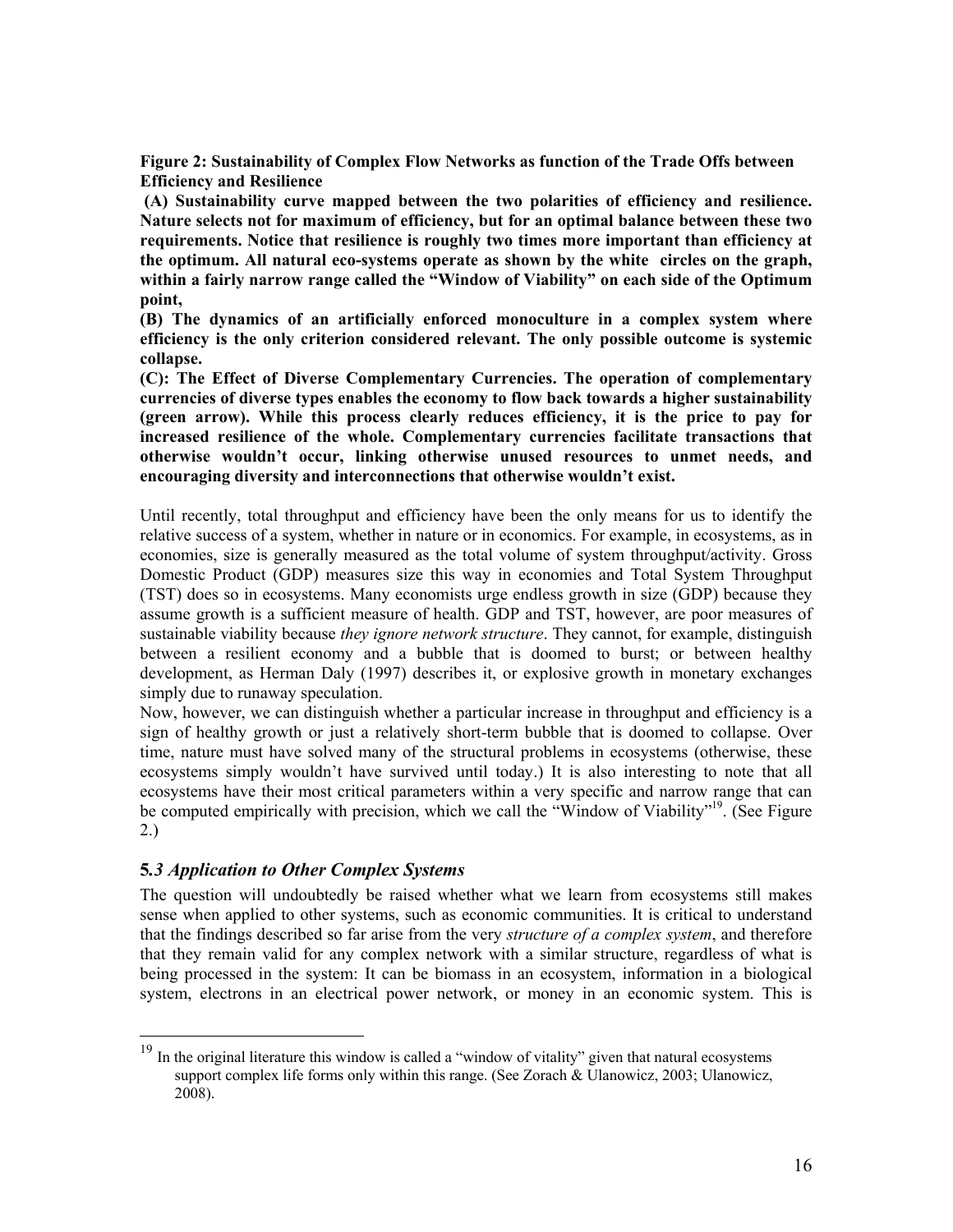precisely one of the strong points of using a web-like network approach instead of machine-like metaphor.

For instance, Vaz and his colleagues (2003) have discussed the advantages of portraying the immune system as a network and in particular, how this concept can help the understanding of stable and previsible regularities, which cannot derive from random mechanisms.

The fields of engineering, business and economics have all been focusing almost exclusively on efficiency, and therefore constitute a wide-open field to explore the validity of the proposed metrics to improve sustainability. For example, electrical power grids have been systematically optimized for decades towards ever greater technical and economic efficiency. It has come as a surprise to many engineers that, as they have approached higher efficiencies, suddenly large-scale blackouts have been breaking out with a vengeance "out of nowhere". For instance, a few decades ago, several blackouts hit large areas of the United States. The data should be available to model these systems as networks because that is what they literally are. One can then quantify their efficiency and resilience, and their Window of Viability. The solution on how to rebalance such a system to make it less brittle, and to determine its optimal sustainability would be an obvious hard science test application of the metrics described here.

The point being made here is truly profound and has wide-reaching implications for all complex systems, natural or human-made, including our worldwide financial and monetary system. Placing too much emphasis on efficiency tends to automatically increase size and consolidation at the expense of diversity, connectivity, and resilience until the entire system becomes unstable and collapses. In short, excessive focus on efficiency tends to create exactly the kind of bubble economy which we have been able to observe repeatedly in every boom and bust cycle in history, including the biggest bust of them all, the one that we are experiencing today.

#### **5.4** *Application to Financial/Monetary Systems*

Viewing economies as flow systems emphasizes directly money's primary function as medium of exchange. In this view, money is to the real economy like blood is to your body: it is an essential vehicle for catalyzing processes, allocating resources, and generally allowing the exchange system to work as a synergetic whole. Let us emphasize that the findings described below are relevant for any network of a similar structure, therefore the applicability to an economic network is not simply an analogy, but a direct application of the theoretical framework described above. The connection to structure is indeed immediately apparent. In economies, as in ecosystems and living organisms, the health of the whole depends heavily on the structure by which the catalyzing medium, in this case, money, circulates among businesses and individuals. Money must continue to circulate in sufficiency to all corners of the whole because poor circulation will strangle either the supply side or the demand side of the economy, or both.

Our global monetary system is itself an obvious flow network structure, in which monopolistic national currencies flow within each country (or group of countries in the case of the Euro), and interconnect on a global level. The technical justification for enforcing a monopoly of national currencies within each country was to optimize the efficiency of price formation and exchanges in national markets. Tight regulations are in place in every country, to maintain these monopolies. In a seminal paper of 1953, Milton Friedman proposed that letting markets determine the value of each national currency would further improve the overall efficiency of the global monetary system. This idea was actually implemented by President Nixon in 1971, to avoid a run on the dollar at that time.

Since then, an extraordinarily efficient and sophisticated global communications infrastructure has been built to link and trade these national currencies. The trading volume in the foreign exchange markets reached in 2007 an impressive \$3.2 trillion *per day,* to which another daily \$2.1 trillion of currency derivatives should be added. (Bank of International Settlements, 2008). Nobody questions the efficiency of these markets.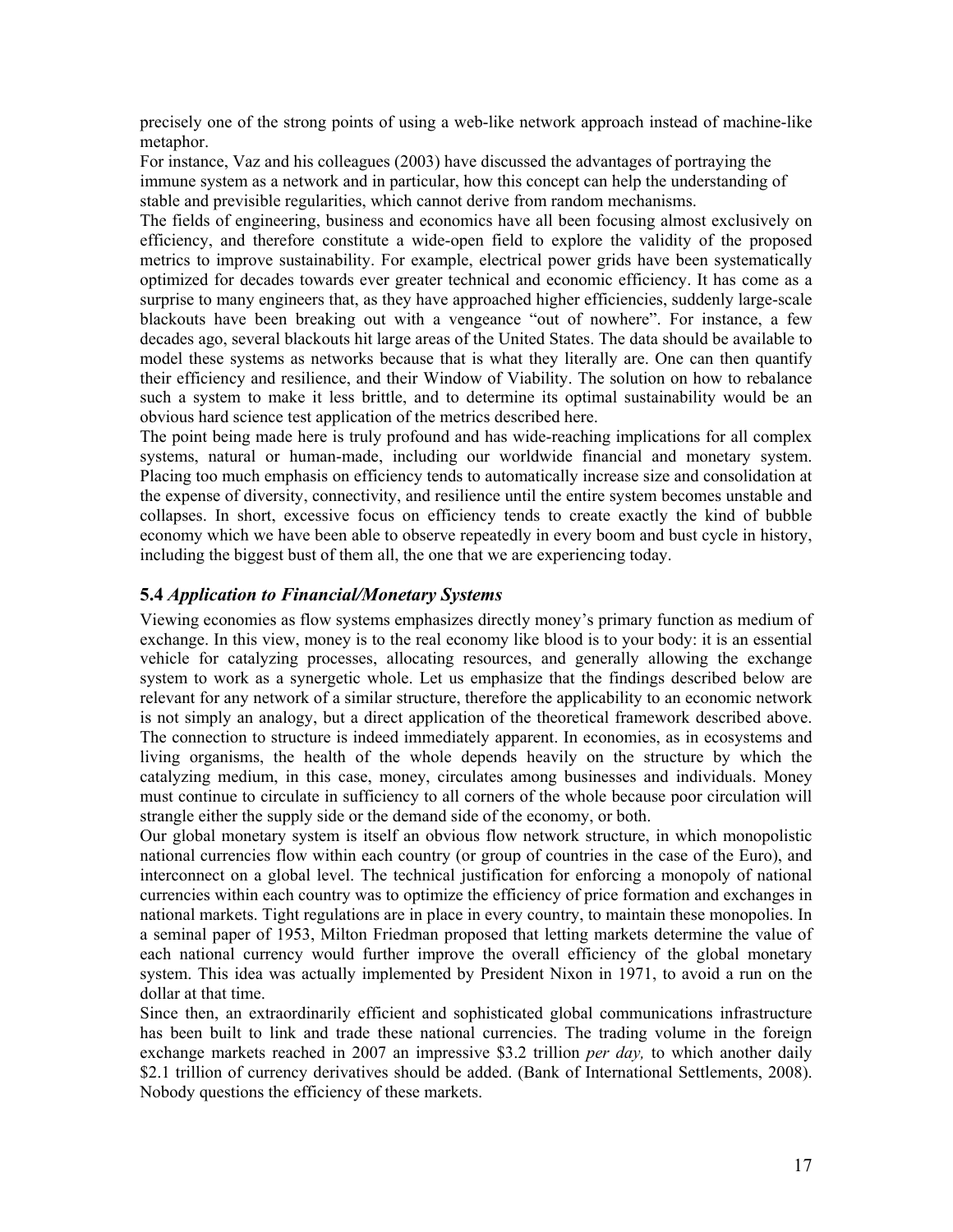The global network of our monopolistic national moneys has evolved into an overly efficient and dangerously brittle system. This system's lack of resilience, however, shows up not in the technical field of the computer networks (which all have backups), but clearly in the financial realm. This fact has been spectacularly demonstrated by the large number of monetary and banking crashes over the past thirty years. Such crises, particularly a combined monetary and banking crash, are—other than war— the worse things that can happen to a country.

Even more ironically, whenever a banking crisis unfolds, governments invariably help the larger banks to absorb the smaller ones, under the logic that the efficiency of the system is thereby further increased. When a failing bank has proven to be "too big to fail", why not consider the option to break it up into smaller units that can be made to compete with each other; similarly to what was done in the US, for instance, with the break up of the Bell telephone monopoly into competing "Baby Bell's"? Instead, what tends to be done is to make banks that are "too big to fail" into still bigger ones, until they become "too big to bail". This whole process is illustrated in Figure  $2B<sup>20</sup>$ 

Today's global monetary ecosystem is significantly overshooting the optimal balance or the Window of Viability, because of its exclusive emphasis on efficiency. It is careening toward brittleness and collapse because a general belief prevails that all improvements need to go further in the same exclusive direction (red arrow) of increasing growth and efficiency. For instance, the global monoculture of bank-debt money as legal tender is technically justified on the basis of efficiency of price formation and exchanges within each country. Internationally, floating exchanges were also justified because they are "more efficient".

Similarly, the substance that circulates in our global economic network—i.e. money—is also maintained as a monopoly of a single type of currency (bank-debt money, created with interest). Imagine a planetary ecosystem where only one single type of plant or animal is tolerated and artificially maintained, and where any manifestation of diversity is eradicated as an inappropriate 'competitor' because it is believed it would reduce the efficiency of the whole. An overly efficient system as the one described in Figure 2B is "an accident waiting to happen", condemned to collapse, however diligently a lot of competent people try to manage it.

Similarly the issue of diversity matters obviously not only in types of money, but also in economic agents. For example, a town that has but one very large employer will find it harder to adapt if that company goes under, than a town with several medium size employers and many more small ones. At the other extreme, lack of economic efficiency, for instance through insufficient investments in infrastructure, leads to an inability to handle the activities needed to maintain flow across complex economies.

As stated earlier, nature has over billions of years selected the conditions under which complex ecosystems are sustainable, otherwise they wouldn't exist today. In contrast, humanity still struggles with the issue of how to create sustainable economies. We know that the theoretical framework applies to both natural and man-made complex systems. Has the time not come to learn in this domain from nature?

#### *5.5 The Systemic Solution*

 $\overline{a}$ 

The systemic solution to our monetary crisis, therefore, is to increase the resilience of the monetary system, even if at first sight that may be less efficient.

 $20$  We have yet to formally quantify the window of viability of the global monetary system, although such an exercise is achievable if the data about global flows by currency and institution are available. However, seen as an ecosystem, we are clearly dealing with a monoculture of bank-debt money worldwide. A monoculture is by definition lacking the diversity of any natural ecosystem, and pushes us away from the resilience pole. The institutional pressure on efficiency further pushes in the same direction.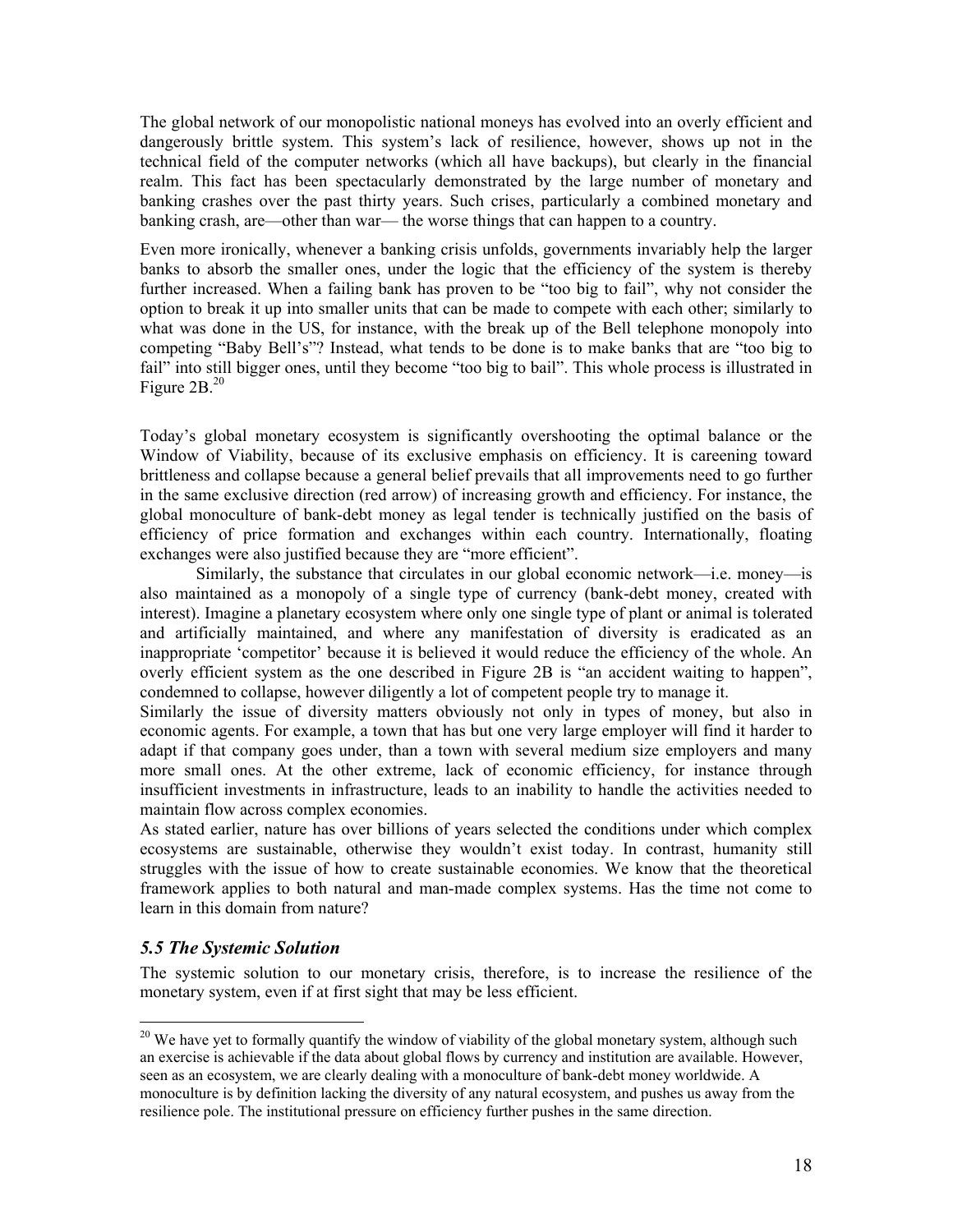Conventional economic thinking assumes the de-facto monopolies of national moneys as an unquestionable given. The logical lesson from nature is that systemic monetary sustainability requires a diversity of currency systems, so that multiple and more diverse agents and channels of monetary links and exchanges can emerge, as seen in Figure 2C.

This is the practical lesson from nature: allow several *types* of currencies to circulate among people and businesses to facilitate their exchanges, through the implementation of complementary currencies. These different types of currencies are called complementary because they designed to operate in parallel with, as complements to, conventional national moneys. The structural problem is the monopoly of one type of currency, and replacing one monopoly with another isn't the solution. As Edgar Cahn's work with Time Dollars demonstrates (Cahn, 2004), complementary currencies encourage a much higher increase the degree of diversity and interconnectivity in the system, due to their ability to catalyze business processes and individual efforts that are too small or inefficient to compete for national currencies in a global market place. Several doctoral theses point to the same conclusion (Kelver, 2001; Wheatley, 2006; Schussman, 2007). This approach will certainly appear unorthodox to conventional thinking, but conventional thinking is precisely what got us into this trouble to begin with. This insight can also resolve the dilemma of what to do now about today's systemic banking crisis.

# **6. Our Proposal**

Our proposal focuses here on what can and should be done most urgently to reduce the impact of the financial crisis on the "real" economy, the one where businesses produce and sell nonfinancial goods and services. It involves three components: a) actions by the private business sector, b) decisions by national governments, and c) decisions by city and local governments.

#### *6.1 The Business Sector*

The "real" economy has already started to become the next victim of the financial crisis. Whatever governments do for the banks, credit will be a lot harder for companies to obtain from banks for years to come. Once a domino effect plays out in the real economy, when a chain of bankruptcies is started with all its effects on unemployment and other social problems, it will turn out even harder to stop than the dominos in the banking system. It is futile to hope that governments will be in a position to save even important businesses after having born the cost of bailing out the banks. However, there is something that companies can do themselves to avoid the worst aspects of this problem. It is possible for companies to lead themselves out of this crisis.

Imagine that during a crisis similar to the one we are now mired, sixteen businessmen got together to decide what they could do among themselves. They or their clients had each received a notice from their respective banks that their credit line was going to be reduced or eliminated; hence bankruptcy was only a question of time. They realized that business A had needed the bank loan to buy goods from business B, which in turn needed money to buy stuff from its own suppliers. So they decided to create a mutual credit system among themselves, inviting their clients and suppliers to join. When business A buys something from B, A gets a debit and B the corresponding credit. They created their own currency, whose value was identical to the national money, but with the interesting feature that it didn't bear interest.

The country's banks mounted a massive press campaign to try to squelch this revolutionary idea. Miraculously, that campaign failed, and this little system saved the businesses involved at the time. A cooperative was set up among the users to keep the accounts dealing with that currency. Soon participants could also borrow from that cooperative in that currency at the remarkably low interest rate of 1% to 1.5%. All such loans need to be backed by inventory or other collateral. Over time, the system grew to include up to one quarter of all the businesses of the entire country.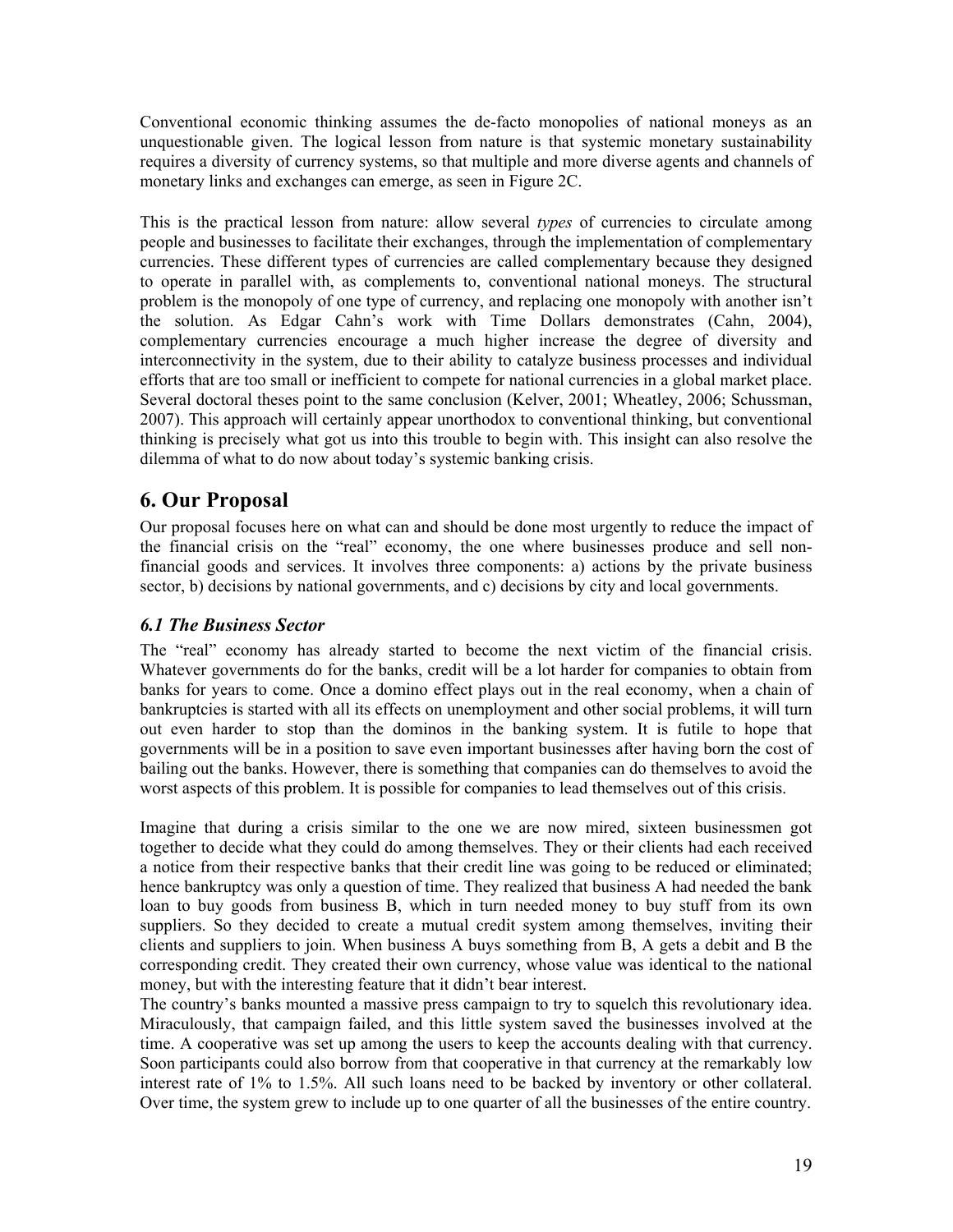Sixty-five years later, an American professor performed an econometric study proving that the secret for the country's legendary economic stability was that strange little unofficial currency, circulating among businesses in parallel with the national money. That country's well-known economic resilience was usually credited to some mysterious and unknown national characteristic. Whenever there was a recession, the volume of activity in this unofficial currency would expand significantly, thereby reducing the recession's impact on sales and unemployment. Whenever there was a boom, business in national currency expanded, while activity in the unofficial currency proportionally dropped back again. The surprising implication of this study is that the spontaneous counter-cyclical behavior of this little "unorthodox" system actually helped the central bank of the country in its efforts to stabilize the economy.

This story is not an urban legend, but the true story of the WIR system. The country is Switzerland, the sixteen founders met in Zurich in the year 1934 and the system is still operating today. The annual volume of business in the WIR currency is now about \$2 billion per year. The American professor is James Stodder from Rensselaer University. His remarkable quantitative study uses more than 60 years of high quality data to prove the points made in this story (Stodder, 1998; 2000). The WIR system is also now accepting deposits and making loans in Swiss Francs, as well as in WIR (Studer, 1998). Interestingly, a proposal has recently been made in the Swiss Parliament to have the government accept payment of taxes in the WIR currency, as a way to dampen the effects of the banking crisis on the overall economy. Such a measure would indeed be the most powerful way for the Swiss government to support a more widespread acceptance of the WIR in all segments of society.

It is proposed here that businesses take the initiative of creating such Business-to-Business (B2B) systems at whatever scale makes most sense to them. The big advantage, compared to what happened in Switzerland, is that with what is available with today's information technology tools, setting up such a system can be achieved in a fraction of the time and costs of what it took in the 1930s. And, timeliness is going to be critical if one wants to avoid the social and economic ravages that will be unleashed by the unraveling of complex business supply chains. In the U.S., a nation-wide system would be justified. In Europe, ideally, such a system should be designed to be able to operate at the Euro zone level. Otherwise, we are going to see a lot of the economic gains achieved by European integration go to naught over the next decade.

Additionally, businesses should consider lobbying their respective governments to have them accept their B2B currency in partial payment of business taxes. This could apply only temporarily, i.e. for the period during which the banking system will not be in a position to fulfill its traditional role of financing the real economy to the extent that is necessary. Partial payment of taxes—it could be as little as 10% or 20%—would be the most effective incentive that governments could provide to accelerate the widespread acceptance of this currency. The lobbyists have a simple but powerful argument: governments have just spent trillions of taxpayers money to save the banking system, in the hope that this would avoid spreading the contagion to other businesses. The strategy proposed here doesn't cost the government any money, will actually increase tax revenue, and is the best systemic way to avoid spreading the rot anyway, regardless of governments' efforts to help the banks.

#### *6.2 National Governments*

In the end, governments will not be willing or able to force banks to lend out to the real economy, anymore than you can push on a string. Therefore, in addition and parallel to accepting the usual bank-debt conventional money, during the transition period ― until the banking system has recovered fully enough to play its traditional role ― accepting some complementary currency for payment of taxes makes a lot of sense. Which currencies should be acceptable for payment of what types of taxes is a political question that remains open for each government to decide.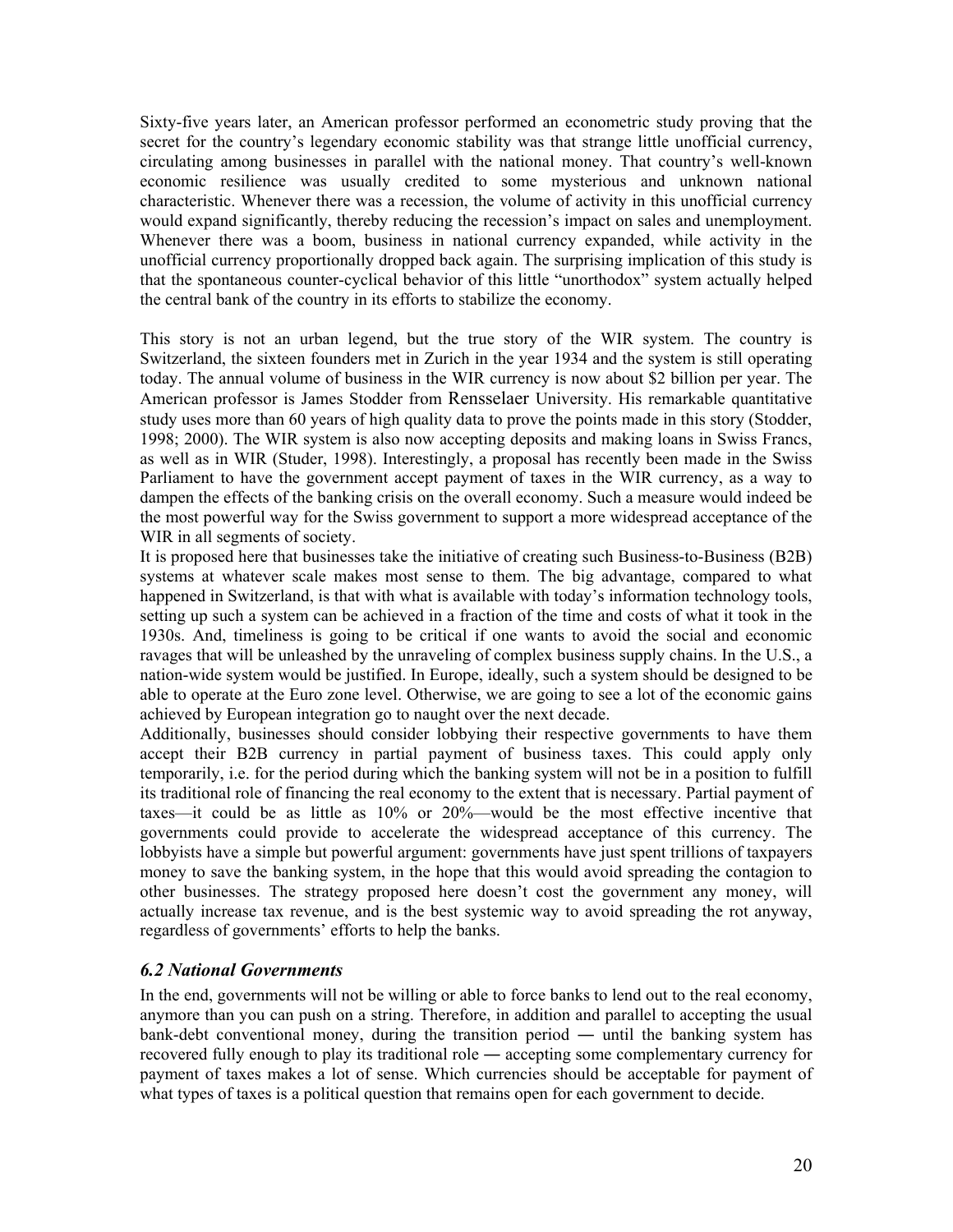As stated above, by accepting this currency in partial payment of taxes, the government provides a powerful incentive for businesses and people to accept it. Governments should probably not get involved in creating or managing payment systems. Their role should be to assess and determine the criteria of quality and reliability that makes the currency qualify for acceptance by the government. They indeed have a built-in interest in receiving payments in a robust currency. It is obvious that the existence of such a currency facilitates exchanges that otherwise wouldn't happen, while conventional money or credit are difficult to obtain. These additional exchanges, in turn, increase the taxable income of the businesses involved, thereby starting a virtuous loop that counteracts the credit reductions by the banking system.

There are two ways for a governmental entity to decide what percentage of taxes could be payable in complementary currency. The first one is to determine how much that entity purchases from the business sector. For instance, if 20% of the budget is for purchases from the corporate world, it could make sense to accept up to 20% of payment in the B2B complementary currency. Another approach is to levy taxes on a company in proportion to the volume of business that it realizes in that currency. In other words, all dollar sales are taxable in dollars, and all sales in complementary currency are payable in the corresponding complementary currency. For example, if a company does 10% of its business in complementary currency, 10% of its taxes would be payable in that currency.

This strategy will increase taxable income to governments at different levels, particularly during a recession when taxable income dwindles. When people and businesses are strangled by lack of money, taxable income is automatically squeezed as well. By accepting some payments in currencies other than bank debt money, by definition more governmental income is possible. This isn't theory. For instance, during the crisis of the ruble of the late 1990s, the Russian government accepted corporate taxes paid in copper. What we propose is a lot less extreme: complementary currencies are a standardized medium of exchange, which governments can spend to buy goods or provide services in the locations and communities that accept the complementary currency.

One important decision for national governments will be to allow cities and local governments to choose for themselves the complementary currency that they are interested in encouraging by accepting it in payment of the city or state taxes. Why this is important is explained next.

#### *6.3. Cities and Local Governments*

There are two reasons why it is recommended to allow cities and local governments to choose their own complementary currencies to implement this strategy. First, cities and local governments will be the first governmental entities to get into still deeper trouble than they are today; and second, they represent diversity and resilience at work. Given that this approach is radically new, it is simply safer to test out a new system as a pilot at a city or local level, rather than directly on a larger scale at the national level.

Furthermore, cities and other local government entities will find themselves in the first line to bear the brunt of the social effects of the looming recession, while at the same time they will see their tax revenue shrink, and conventional financing through debt become much harder to obtain. This kind of problem is not going to be limited only to the US.

The London-based *Observer* asks:

What could possibly come along in the middle of this series of economic nightmares to make things even worse? How about a total depletion of local government finances that pay for the things that make up the very fabric of American society? Imagine that rippling across the rest of the world, reducing public services to skeleton operations…"What is most disconcerting about the way this turmoil is panning out,' says Sujit Canagaretna, senior fiscal analyst at the Council of State Governments (CSG), 'is that most state governments were already in a terrible state. But now things have worsened considerably and the credit markets have a real choke hold on almost all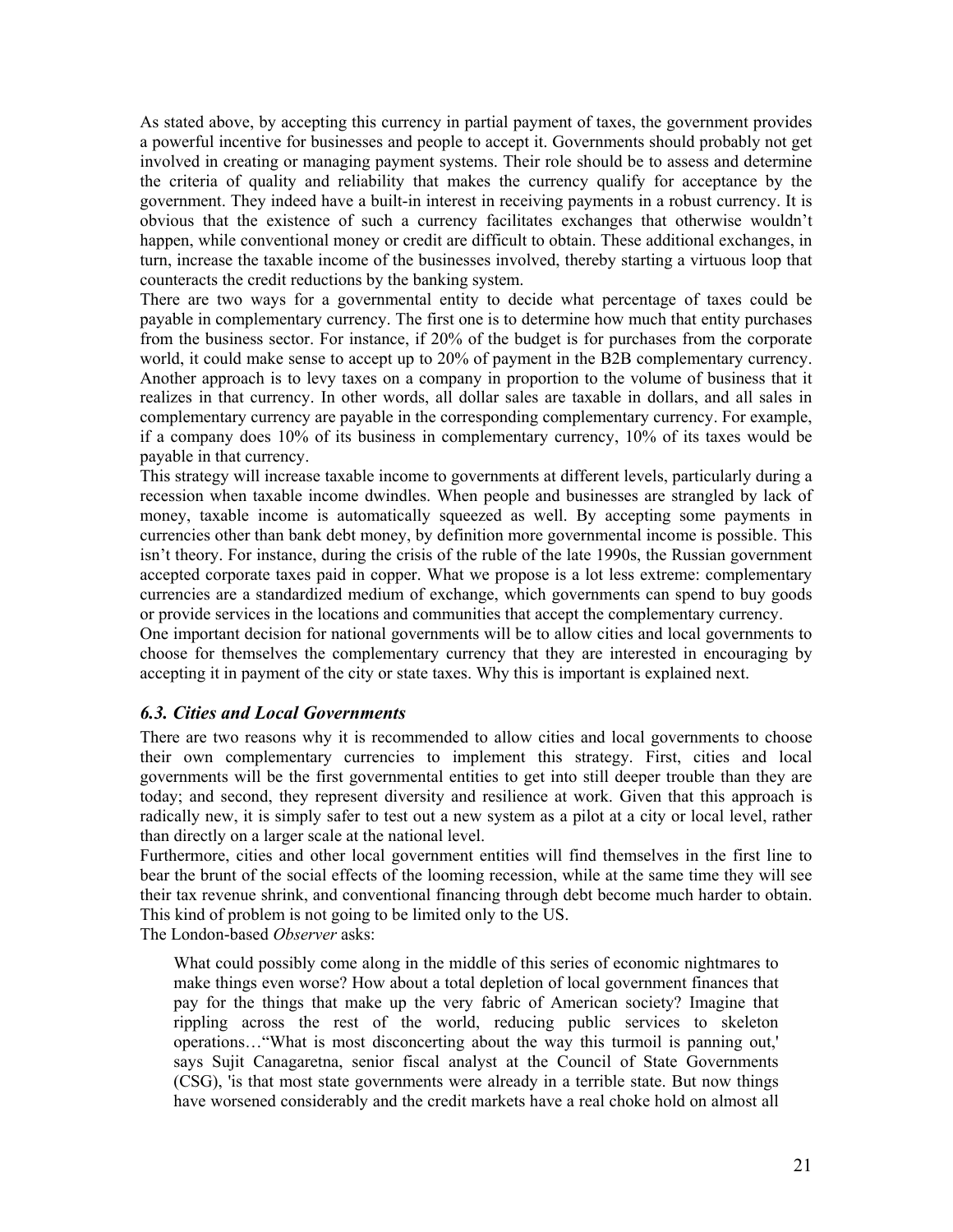state treasuries. It is so bad that economic activity in most states has all but ground to a halt." ... As the spectre of a long and painful recession looms ever larger across the globe, it is troubling to note that these dual problems facing governments across America ― falling tax revenue and reduced access to debt ― are universal. Brace yourselves for another great American export."<sup>21</sup>

The second argument for local currencies is that we have seen that diversity is a necessary condition to improve overall resilience of a complex network system.

Finally, if specific issues are considered a political priority, other types of complementary currencies than the B2B one we described above could be considered. For instance, if carbon reduction is considered an important priority, a carbon reduction currency program could be launched and accepted in partial payment in taxes.<sup>22</sup> Similarly, local or regional taxes could be paid partially in conventional money, and partially in regional currencies (Lietaer, 2008). Or international businesses could pay some of their taxes in Terras, a proposed global commercial currency, which is fully backed by a basket of commodities.<sup>23</sup> In short, a whole new set of tools to create incentives for specific behavior patterns, either corporate or individual, is now available, tools that in most cases have already been successfully tested somewhere in the world.

#### *6.4 Some Pragmatic Considerations*

The speed at which the pragmatic application of this strategy can move is greatly facilitated in our times, thanks to the availability of softwares specifically designed to manage complementary currencies, and the Internet as a communication tool. For instance, the WIR cooperative, which we talked about above, has a large scale system operational in Switzerland in four languages that deals simultaneously with national money and WIR. There are also several other fully operational software packages available for specific complementary currency applications.

It would be a good idea to consider particularly open source software for use in this case, as this would provide the flexibility to add new functions, or new currencies on the same smart card, without having to wait for the propriety software developers to catch up with their backlog. For instance, the Strohalm Foundation in the Netherlands has an open source software for mutual credit systems used for social purpose applications, which is already in operation in various countries. Ultimately, an integrated complementary currency payment system using mobile phones will emerge, as these devices reduce the need for card readers to make transactions.

#### *6.5 Answering Some Objections*

The first objection will obviously arise from the banking system, which would prefer to keep the status quo of the monopoly they currently enjoy. One argument will be that they will see the proposed B2B currency as excluding the banking system from their usual function; in short technical terms it "disintermediates" the banks. However, this objection is valid if and only if the banks themselves choose not to get involved in providing accounts and transactions in the B2B currencies. It is interesting to note that some banks—local and regional banks particularly—have already gotten involved in providing account and payment services for several complementary currency projects.

This is the case, for instance, of the Bank of Ithaca, who deals with Ithaca HOUR accounts in the city of Ithaca, New York; the GLS Bank in Germany with the Chiemgauer in Bavaria; or of the Raiffeissenbank in Vorarlberg, Austria. The logic is that local or regional banks can compete with

<sup>22</sup> An Interreg proposal is being submitted in the European Union to have half a dozen different European cities implement carbon reducing currencies. Dublin, Bristol, Brussels, Amsterdam, and Bremen are among

the cities that have formally accepted to participate in this project.<br><sup>23</sup> See www.terratrc.org for technical details.

<sup>&</sup>lt;sup>21</sup> James Doran, "America's Latest Export: Empty Municipal Coffers," The Observer, Oct. 12, 2008, pg. 8.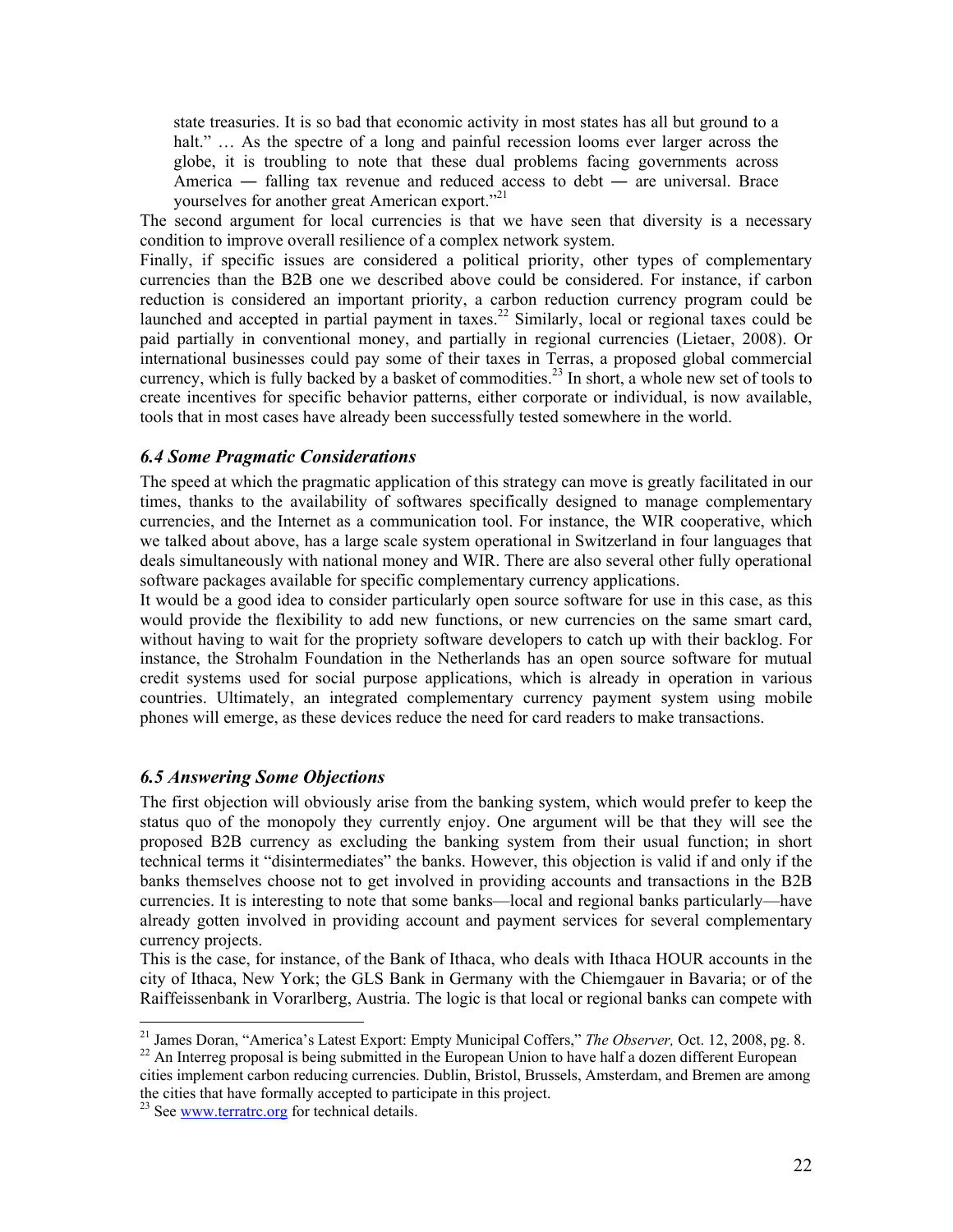the giant banks only by providing services that the big ones don't bother to provide, and of course a client with an Ithaca Hour account with the Ithaca Bank will also tend to open a dollar account as well. So banks are going to be disintermediated by a broader use of complementary currencies if and only if they themselves choose to remain aloof of such developments. Even if they don't get involved, however, banks would still benefit from the introduction of B2B currencies. The reason is that the counter-cyclical stability, as proven by the WIR precedent, is also helpful to the banking system's portfolios. Finally, our proposal provides banks with a much less drastic compromise than, for instance, nationalization or losing the right to issue legal tender altogether. The second objection that is quite predictable will come from traditional economic thinking:

using multiple currencies within a national economy reduces the efficiency of the price formation process and of the exchanges among economic agents. While this argument is valid, we know now that this overarching emphasis on efficiency is precisely what has reduced the resilience of the system, and made it so brittle.

Notice that our approach builds on Hayek's proposal to denationalize money (Hayek, 1976). Hayek envisaged to have each bank issuing its own currency, which would encourage competition among them to supply a "better" currency (in Hayek's view meaning a less inflationary currency), than the monopoly of centralized money has proven able to provide. From our perspective, this still provides the users only with a choice among currencies of one single type: bank-debt money issued with interest. Furthermore, Hayek's approach doesn't address the lack of institutional diversity, the consequences of which have been spectacularly demonstrated by the current banking crisis when all major banks get simultaneously in trouble.

This proposal goes beyond Hayek by providing a monetary ecology with a wider range of choices for people and corporations as medium of exchange. As long as there is transparency about the nature and the issuance process of the complementary currencies, such a wider choice would empower the users to choose different types of currencies for different types of transactions. For instance, for long-term financial contracts an inflation-resistant currency might indeed be the dominant criterion; but for neighborhood exchanges, other values embedded in the currency may become a more relevant choice.

#### *6.6 Some Advantages of the Proposed Approach*

Our proposal, therefore, provides a *structural* solution to the instability of the monetary system, something which the current approaches are not even trying to achieve. Systemic solutions are the only ones that will avoid repeatedly having to go through the same type of problem in the future. For example, as the WIR example demonstrates, complementary currency systems have proven to be a key factor in fostering counter-cyclical stability. It has achieved this not only during the Great Depression of the 1930s, but also during every subsequent business cycle of the Swiss economy.

A multi-scale multi-stakeholder strategy has a number of advantages for the different parties involved, particularly during the transition period that we now have entered. Leadership will be required at all levels—public and private, local and national—to lead ourselves out of this crisis.

- This approach will avoid or reduce the strangulation of the real economy by the banking credit contraction that unquestionably is going to occur. It would theoretically make sense from a systemic point of view to implement it at any time, but history teaches us that monetary changes invariably take place only after major crises or wars. The current crisis is clearly a major one. We will be forced to make some significant changes, so why not move in a direction that structurally prevents that the same crisis will take place again in the future?
- The decision that governments should reach—accepting partial payment of taxes in money other than exclusively bank debt money—rests completely within their own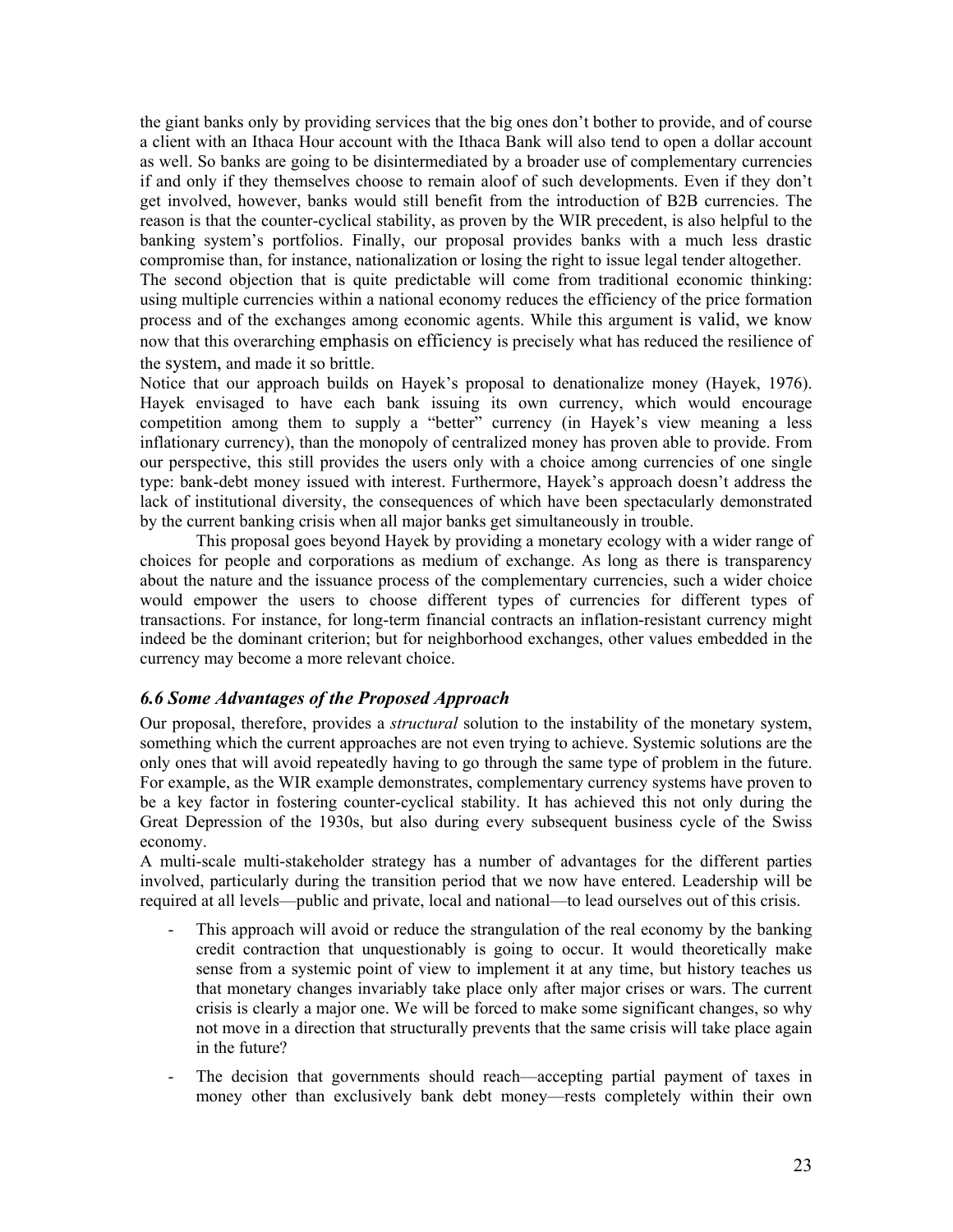political decision power. This strategy is also very flexible: a government can decide to accept payment of certain taxes only, only for a given percentage, for specific types of complementary currencies chosen for their robustness and have other positive effects, and/or only for specific fiscal years.

- Until now, taxes have been payable only in "legal tender," which means conventional bank-debt money. Any currency is an incentive scheme, and our current way of dealing with taxes and subsidies is limited to one single instrument. Bank-debt money needs to be scarcer than its usefulness to keep its value. With complementary currencies, a whole additional array of options become available, which can focus on—and fine tune precisely—the objectives that one wants to reach. We can, therefore, tailor the complementary currencies accepted for payments of taxes to the massive challenges currently faced around the world.
- Complementary currencies have proven a useful tool for enabling the design of incentive schemes in a wide variety of domains, regardless of whether or not a crisis is at hand. The evidence for this can be found in a number of publications (see Lietaer 2001; Greco, 2003; Cahn, 2004; Kent, 2005; Brown, 2007; Lietaer et al., 2009).
- Perhaps most importantly: This strategy will avoid repeating the worst part of the 1930s scenario where a Second Wave strangulation was left to play out fully, which resulted in massive bankruptcies in the productive economy, intolerably high unemployment and untold suffering, and a toxic political fallout that has proven a dangerous mess to disentangle once started. Hjamar Schacht, Hitler's central banker, pointed out correctly that the electoral popularity of Nazism was directly due to mass "despair and unemployment"…

#### **7. Conclusion: Synthetic Table of the Options**

The following table summarizes the implication of each of the five approaches to any large scale systemic banking crisis, as described here. Those implications are different for different actors. The following impacts are considered: the impact on bankers; on taxpayers and central governments; on local governments; on the 2d wave effects, and on the systemic cause.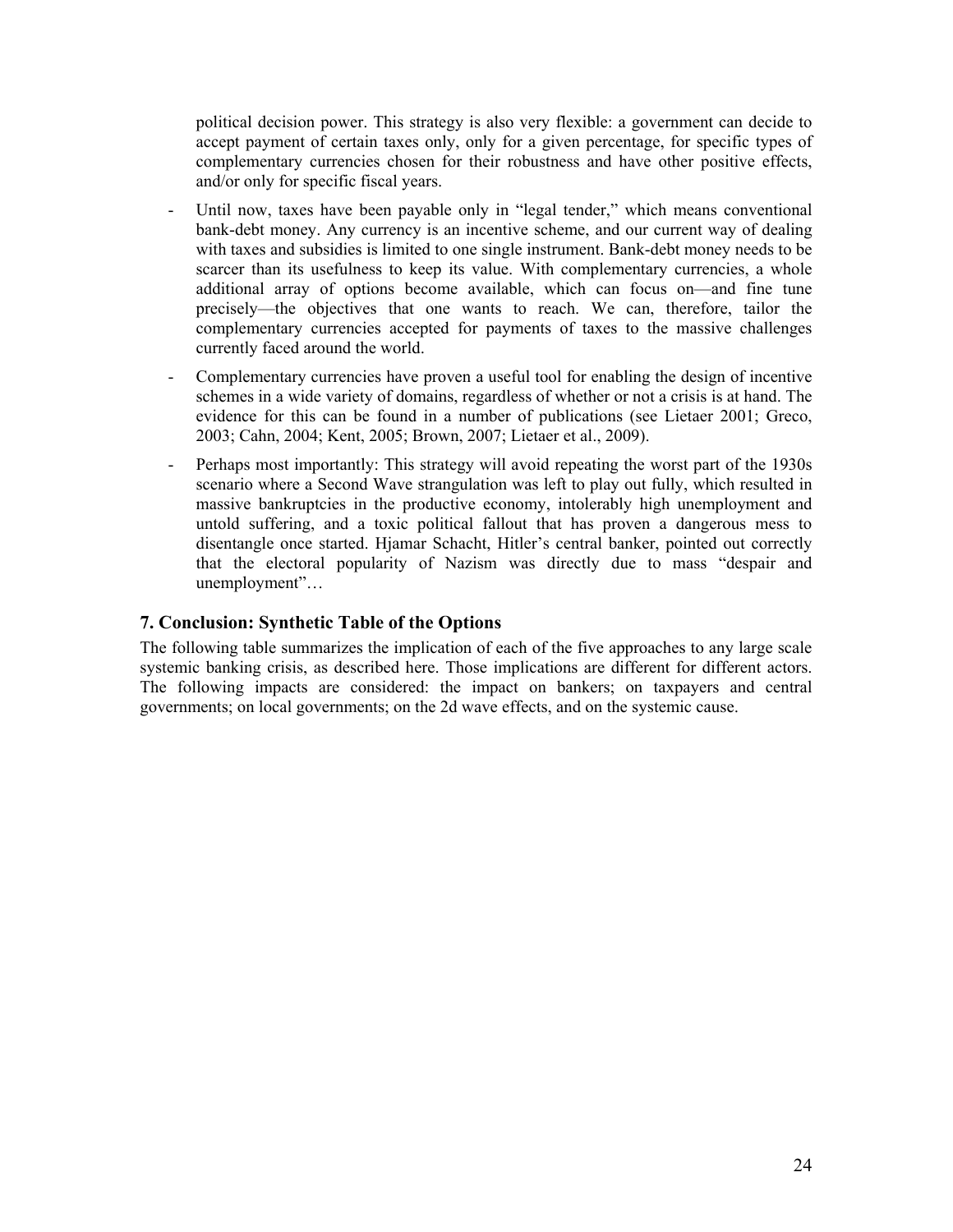The different icons represent:



Degree of problem or dislike;

Degree of solution or preference

.

Unaddressed, not dealt with in any way.

| opaono ioi managing a opotenne Banning orioio                 |                                      |                                                    |                               |                                              |                                    |  |  |
|---------------------------------------------------------------|--------------------------------------|----------------------------------------------------|-------------------------------|----------------------------------------------|------------------------------------|--|--|
| Approach                                                      | <b>Bankers</b>                       | Taxpayers/<br><b>Central</b><br><b>Governments</b> | Local<br><b>Governments</b>   | 2d Wave                                      | <b>Systemic</b><br>Cause           |  |  |
| <b>DO NOTHING</b><br>1929-1932                                | <b>Disaster</b>                      | <b>Disaster</b>                                    | <b>Disaster</b>               | <b>Disaster</b>                              | Unaddressed                        |  |  |
| <b>Conventional</b><br>Nationalizing<br><b>Problem Assets</b> | Preferred                            | Most Expensive<br>(no leverage)                    | Unaddressed                   | Delayed                                      | Unaddressed                        |  |  |
| Nationalizing<br><b>Banks</b>                                 | <b>Equity Dilution</b>               | 10x leverage                                       | Unaddressed                   | Delayed                                      | Unaddressed                        |  |  |
| <b>Unconventional</b><br>Nationalizing<br>Money Creation      | End of current<br>business model     | Long term solution<br>(but inflation?)             | Unaddressed                   | Governments<br>spend money<br>into existence | Unaddressed                        |  |  |
| Complementary<br>Currencies                                   | End of money<br>creation<br>monopoly | Long term<br>solution                              | Long & short<br>term solution | Long & short<br>term solution                | <b>Systemic</b><br><b>Solution</b> |  |  |

### *Options for Managing a Systemic Banking Crisis*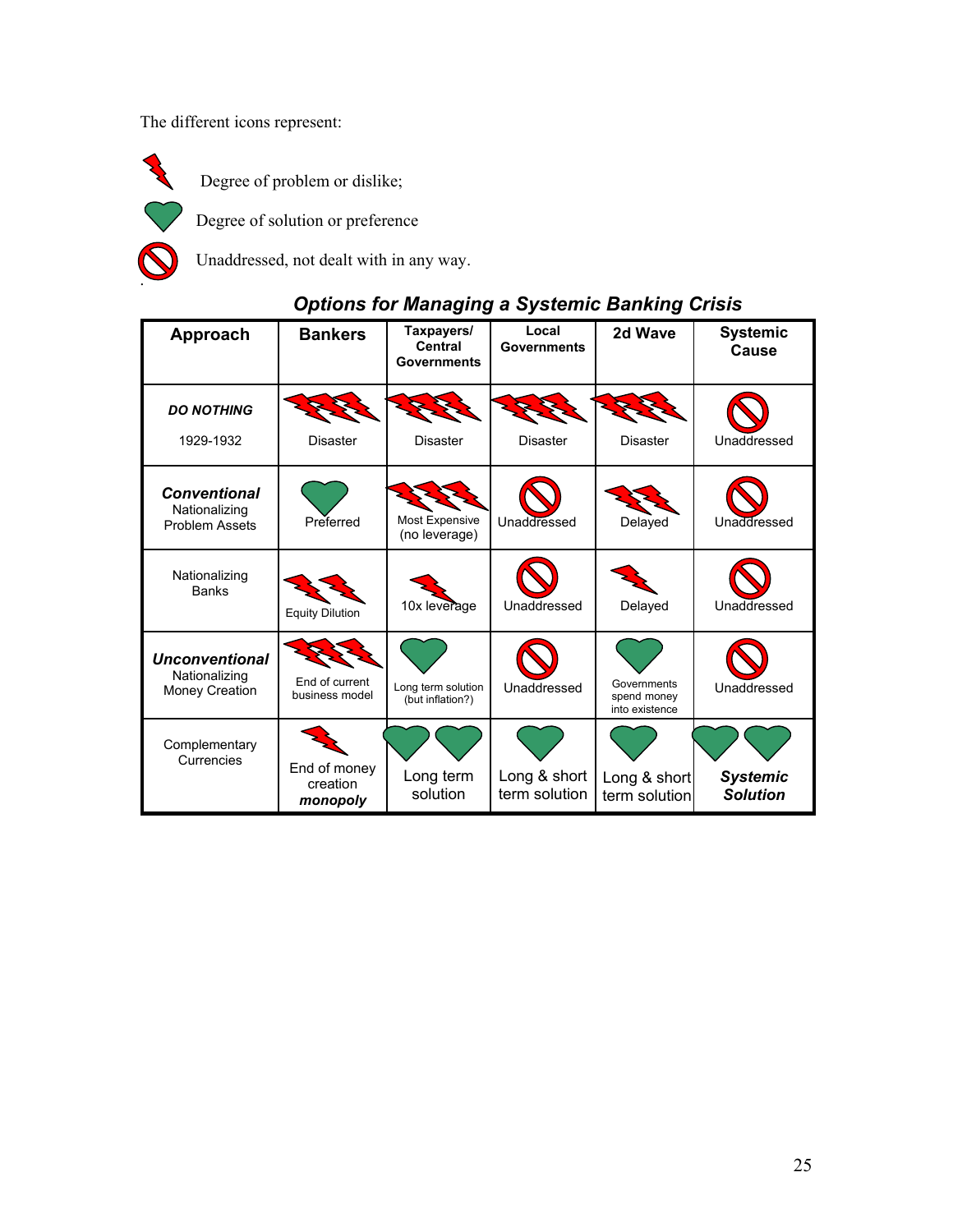#### **References**

- Bank of International Settlements (2008) Triennial Central Bank Survey of Foreign Exchange and Derivatives Market Activity 2007- Final Results. Washington, DC.
- Beinhocker E. (2006). The Origin of Wealth: Evolution, Complexity, and the Radical Remaking of Economics. Cambridge, Mass: Harvard Business School Press.

Boulding K. E. (1981). Evolutionary Economics. Beverly Hills, CA: Sage Publications. Brown E.H. (2007). The Web of Debt (Baton Rouge, Louisiana).

Cahn E. (2004). No More Throw Away People. Washington, DC: Essential Books.

Caprio G. & D. Klingelbiel (1996). "Bank Insolvencies: Cross Country Experience," Policy Research Working Papers no.1620. Washington, DC: World Bank, Policy and Research Department.

Costanza R. (1980). Embodied energy and economic valuation. Science 210:1219-1224.

Cvitanovic P.(1984). Introduction to Universality in Chaos. Bristol, UK: Adam Hilger.

- Daly H. E. (1997). Beyond Growth: The Economics of Sustainable Development. Beacon Press, Boston.
- Eichengreen B. (2006). Global Imbalances and the Lessons of Bretton Woods Cambridge, MA: MIT Press
- Dressler F. (2007) Self-Organization in Sensor and Actor Networks. Wiley & Sons.
- Eigen M. & P. Schuster (1979). The Hypercycle: A principle of natural self-organization (Springer Verlag).
- Estep M. (2003). A Theory of Immediate Awareness: Self-Organization and Adaptation in Natural Intelligence. Kluwer Academic Publishers.
- Estep M. (2006). Self-Organizing Natural Intelligence: Issues of Knowing, Meaning, and Complexity. Springer-Verlag.
- Friedman M. (1953). "The Case for Flexible Exchange Rates," in Essays in Positive Economics, Chicago: University of Chicago Press, pp. 157-203.
- Georgescu-Roegen N. (1971). The Entropy Law and the Economic Process. Cambridge, MA: Harvard University Press.
- Goerner S. (1999). After the Clockwork Universe: the Emerging Science and Culture of Integral Society. Floris Books, Edinburgh, UK.
- Greco T. (2003). Money: Understanding & Creating Alternatives to Legal Tender Chelsey Green Publishing.
- Hannon B. (1973). The structure of ecosystems. Journal of Theoretical Biology 41: 535- 546.
- Hayek F. (1976). The Denationalization of Money: An Analysis of the Theory and Practice of Concurrent Currencies. Coronet Books; 3rd edition,1990.
- Holling C.S. (1973). Resilience and the stability of ecological systems. Annual Review of Ecology and Systematics, 4: 1-23.
- Holling C. S. **(**1996). Engineering resilience versus ecological resilience. Pages 31-44 in P. Schulze, editor. Engineering within ecological constraints. National Academy Press, Washington, D.C., USA.
- Huber J. & J. Robertson (2000). Creating New Money: A Monetary Reform for the Information Age. London: New Economic Foundation.
- Jantsch E. (1980). The Self-Organizing Universe. Pergamon, Oxford.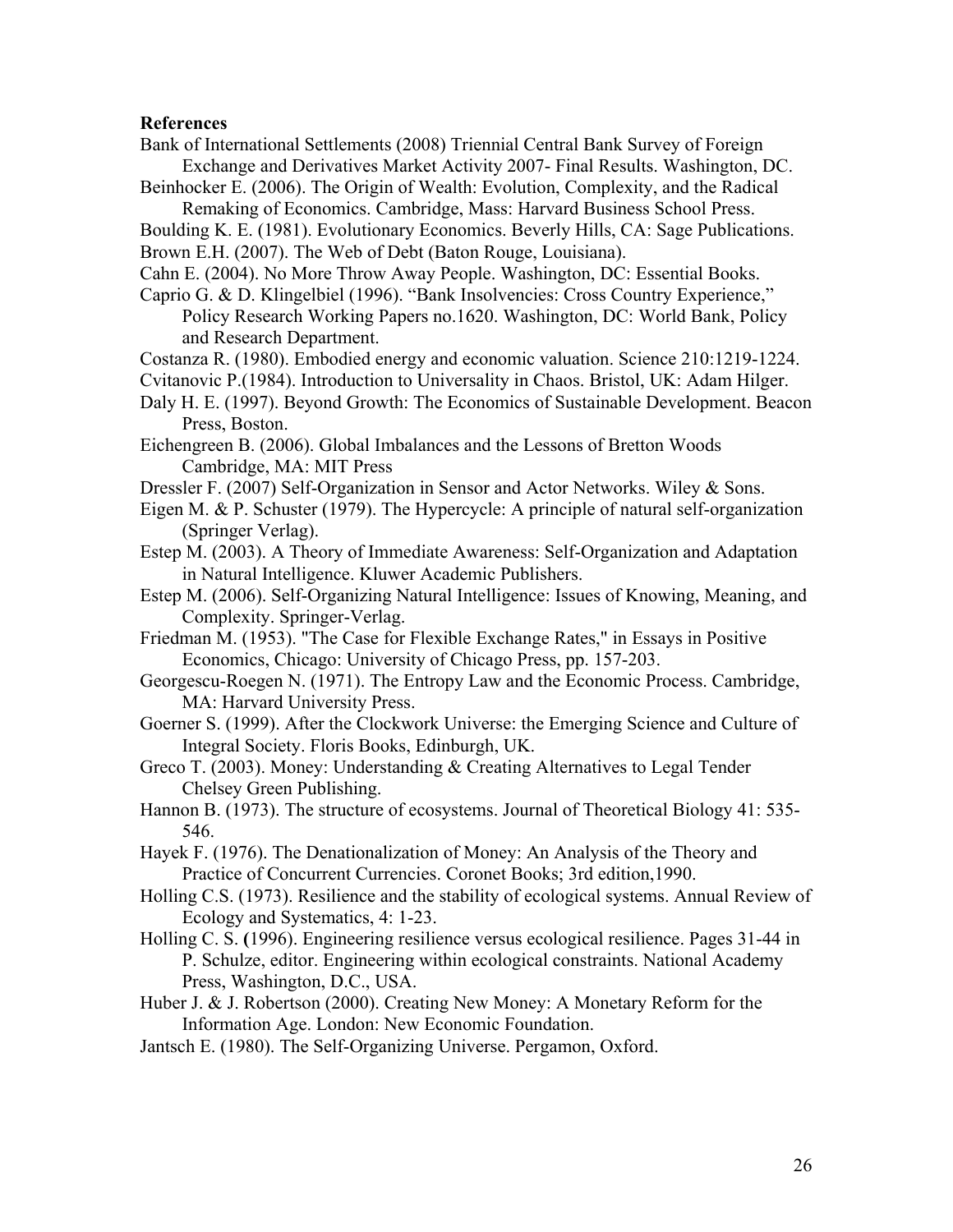- Kelver B. (2001). The re-birth of local currencies: some key factors in making 'funny money' work. Doctoral dissertation, University of Oregon. Dissertation Abstracts International 40/01, 150.
- Kent D. (2005). Healthy Money, Healthy Planet: Developing Sustainability through new money systems (New Zealand: Craig Potton Publishing);
- Kimball R. (1997). Forged in War: Churchill, Roosevelt and the Second World War, Harper Collins.
- Kindleberger C. (1978). Manias, Panics and Crashes, New York: Wiley & Sons, 3rd ed, 1996.
- Lietaer B. (2001). The Future of Money. Century, London.
- Lietaer B. (2008). Pour une Europe des Régions: les Regios, compléments nécessaires a l'Euro, Paris: Fondation Mayer.
- Lietaer B., S. Belgin & J. Dunne (2009). Of Human Wealth: New Currencies for a New World, Citerra Press. Boulder, CO. (in press).
- Leontief W. (1951). The Structure of the American Economy, 1919-1939. New York: Oxford University Press.
- May R.M. (1972). Will a large complex system be stable? Nature 238:413-414.
- Odum H. (1971). Environment, Power and Society. Wiley, London.
- Odum H. (1984). Embodied energy, foreign trade, and the welfare of nations. In: A. M. Jannsson (ed.), Integration of Economy and Ecology, University of Stockholm Press, Stockholm.
- Prigogine I. (1967). From Being to Becoming. San Francisco: Freeman.
- Schussman A.T. (2007). Making Real Money: Local currency and social economies in the United States. Doctoral dissertation, University of Arizona. Dissertation Abstracts International 68/02, 196.
- Soros G. (1988).The Alchemy of Finance. London: Weidenfeld and Nicolson.
- Stodder J. (1998). "Corporate Barter and Economic Stabilization".International Journal of Community Currency Research.Vol.2 .
- Stodder J. (2000) "Reciprocal Exchange Networks: Implications for Macroeconomic Stability". Albuquerque, New Mexico: Conference Proceedings, International Electronic and Electrical Engineering (IEEE), Engineering Management Society (EMS).
- Studer T. (1998). WIR in unsere Volkswirtschaft. English translation by Philip H. Beard, 2006, WIR and the Swiss National Economy (59 pages). available at:
- http:/www.lulu.com/content/268895.
- Ulanowicz R.E. (2008). A Third Window: Natural Foundations for Life. New York: Oxford University Press.
- Ulanowicz R.E. *et al.* (2009). Quantifying sustainability: Resilience, efficiency and the return of information theory. Ecological Complexity 6(1): 27-36.
- Vaz N.M. *et al.* (2003). The conservative physiology of the immune system. Braz J Med Biol Res, 36(1) 13-22
- Walker B.H. *et al.* (2006). Exploring Resilience in Social-Ecological Systems Through Comparative Studies and Theory Development: Introduction to the Special Issue.Ecology and Society. 11(1): 12.